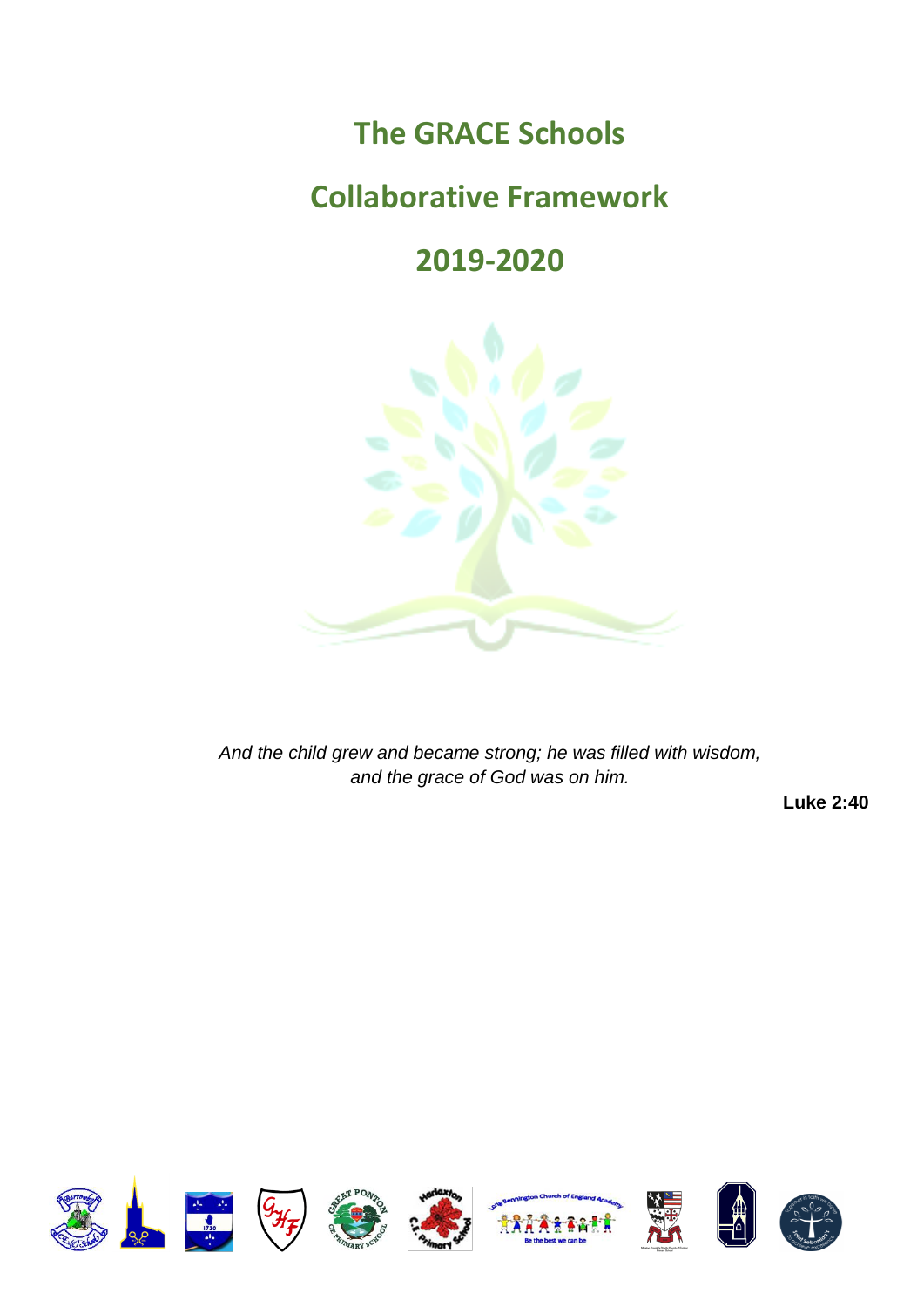# **Contents**

| GRACE School's Collaboration Development Priorities 10 |  |
|--------------------------------------------------------|--|
|                                                        |  |
|                                                        |  |
|                                                        |  |
|                                                        |  |
|                                                        |  |
|                                                        |  |
|                                                        |  |
|                                                        |  |
|                                                        |  |
|                                                        |  |
|                                                        |  |
|                                                        |  |
|                                                        |  |
|                                                        |  |
|                                                        |  |
|                                                        |  |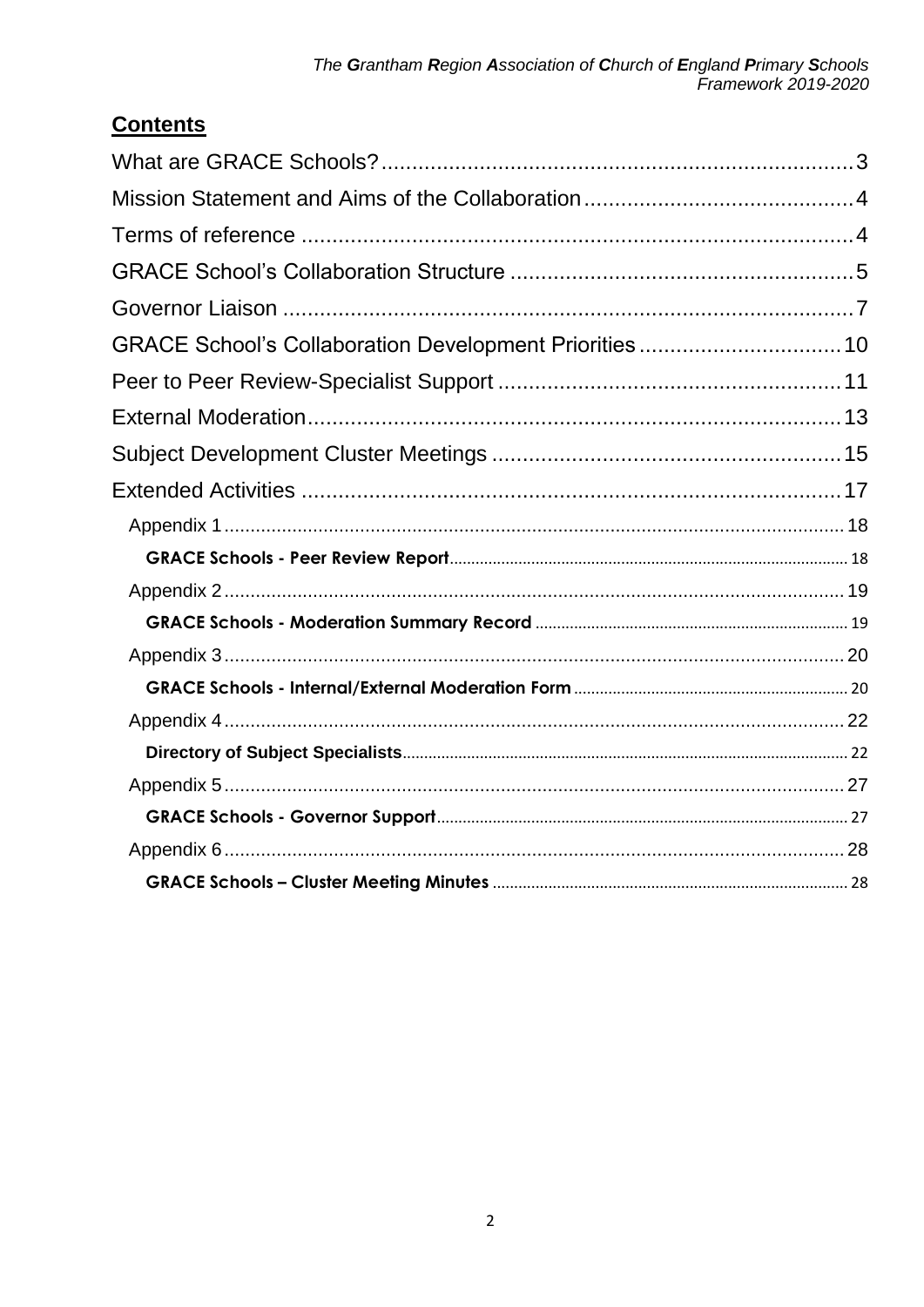## <span id="page-2-0"></span>**What are GRACE Schools?**

The '**G**rantham **R**egion **A**ssociation of **C**hurch of **E**ngland Schools or GRACE Schools' is a group of Church of England Primary Schools, in Grantham, who work closely together to evaluate and enhance their provision and the services which they offer.

Core Group members of the Association are:

- Barrowby Church of England Primary School
- Claypole Church of England Primary School
- Denton Church of England Primary School
- Gonerby Hill Foot Church of England Primary School
- Great Ponton Church of England Primary School
- Harlaxton Church of England Primary School
- Long Bennington Church of England Academy
- Marston & Thorold Church of England Primary School
- Ropsley Church of England Primary School
- St. Sebastian's Church of England Primary School

Partners in the Association are:

- Dudley House
- St. John's Church of England Academy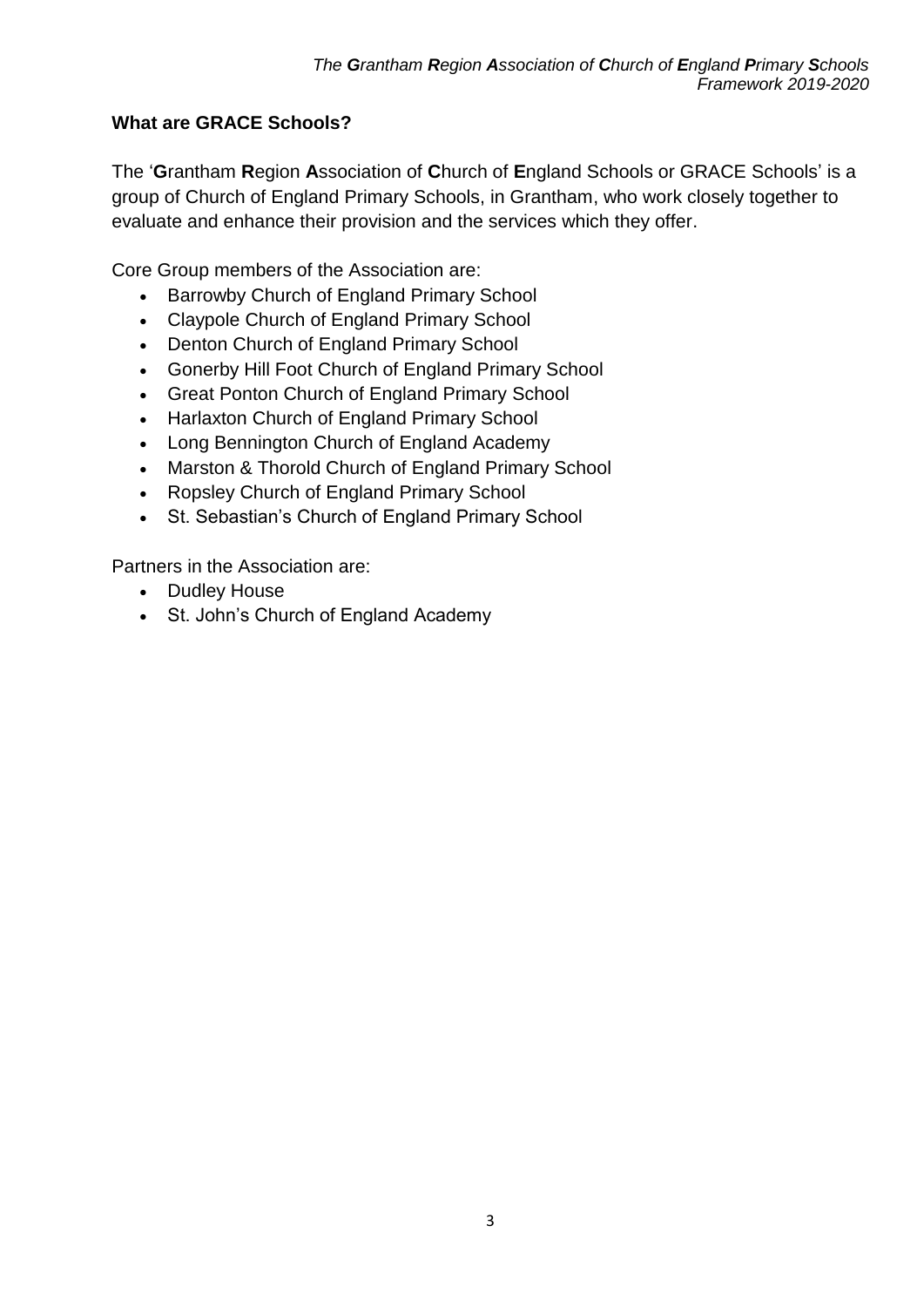## <span id="page-3-0"></span>**Mission Statement and Aims of the Collaboration**

As a GRACE School, each school is committed to working closely with the other schools to:

*create a collaborative framework which will support schools, within the collaboration and provide an external view / validation; challenging where appropriate*

so that pupils irrespective of gender, race, creed or ability; staff; governors and parents can – 'grow together,' so that all can fulfil their potential.

> *And the child grew and became strong; he was filled with wisdom, and the grace of God was on him.*

> > **Luke 2:40**

#### <span id="page-3-1"></span>**Terms of reference**

The GRACE School's Collaboration will act as a strategic body to:

- Coordinate opportunities for pupils to interact and learn from each other;
- Develop strategic roles based on individual skills; and
- Empower and upskill all stakeholders.

This will be achieved through a range of professional development opportunities so that all schools can benefit from:

- An objective view;
- Specialist support and advice;
- Rigour and challenge, within school improvement; and a
- Commitment to be outward looking and stay abreast of current developments.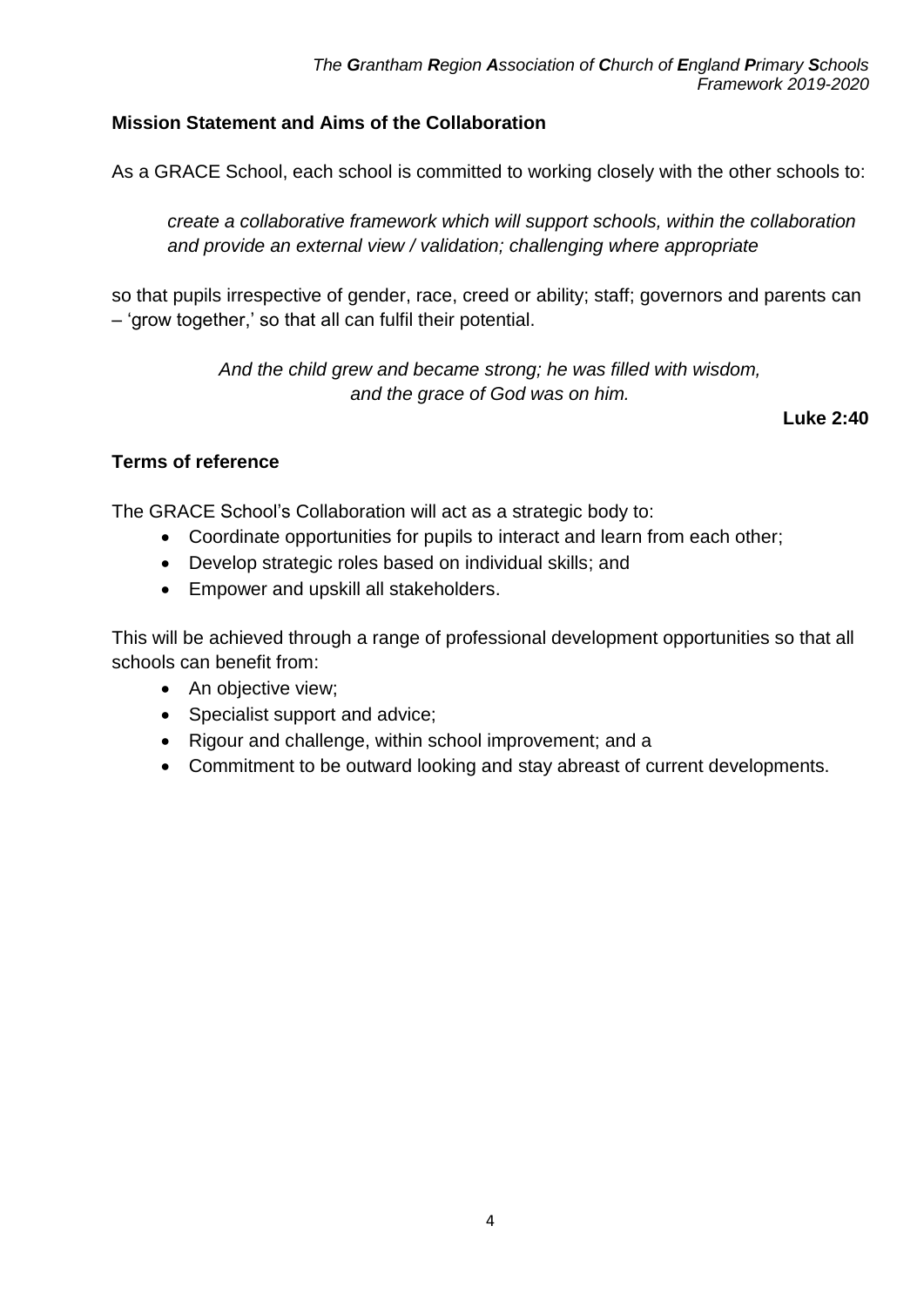### <span id="page-4-0"></span>**GRACE School's Collaboration Structure**

The aims of the association are facilitated and organised by the Core Group Headteachers of the following schools:

Barrowby Church of England Primary School Len Batey Claypole Church of England Primary School Martyn Wells Denton Church of England Primary School & Sheriden Edwards Harlaxton Church of England Primary School Gonerby Hill Foot Church of England Primary School Claire Stylianides Great Ponton Church of England Primary School Keith Leader Long Bennington Church of England Academy David Nicholson Ropsley Church of England Primary School Ann Cook St. Sebastian's Church of England Primary School Michelle Waddell

The Core Group meets 6 times, in an academic year to coordinate and feedback on GRACE School's activities. These meetings are scheduled for:

| 1. 23rd September         | $1-3pm$  | <b>Gonerby Hill Foot CE Primary School</b> |
|---------------------------|----------|--------------------------------------------|
| 2. 4th November           | $11-3pm$ | <b>Harlaxton CE Primary School</b>         |
| 3. $6th$ January          | $1-3pm$  | <b>Claypole CE Primary School</b>          |
| 4. 2 <sup>nd</sup> March  | $11-3pm$ | <b>Harlaxton CE Primary School</b>         |
| 5. 27 <sup>th</sup> April | $1-3pm$  | Long Bennington CE Primary Academy         |
| 6. $1^{st}$<br>June       | $11-3pm$ | <b>Barrowby CE Primary School</b>          |

Prior to the Core Group Meeting, each visiting Headteacher will:

- 1. Review the minutes taken from the previous meeting.
- 2. Acknowledge attendance of meetings with the host school and ensure any points for discussion are communicated ahead of the meeting for inclusion on the agenda.
- 3. Participate in Core Group Meeting.
- 4. Acknowledge receipt of the minutes and share with own Governing Body.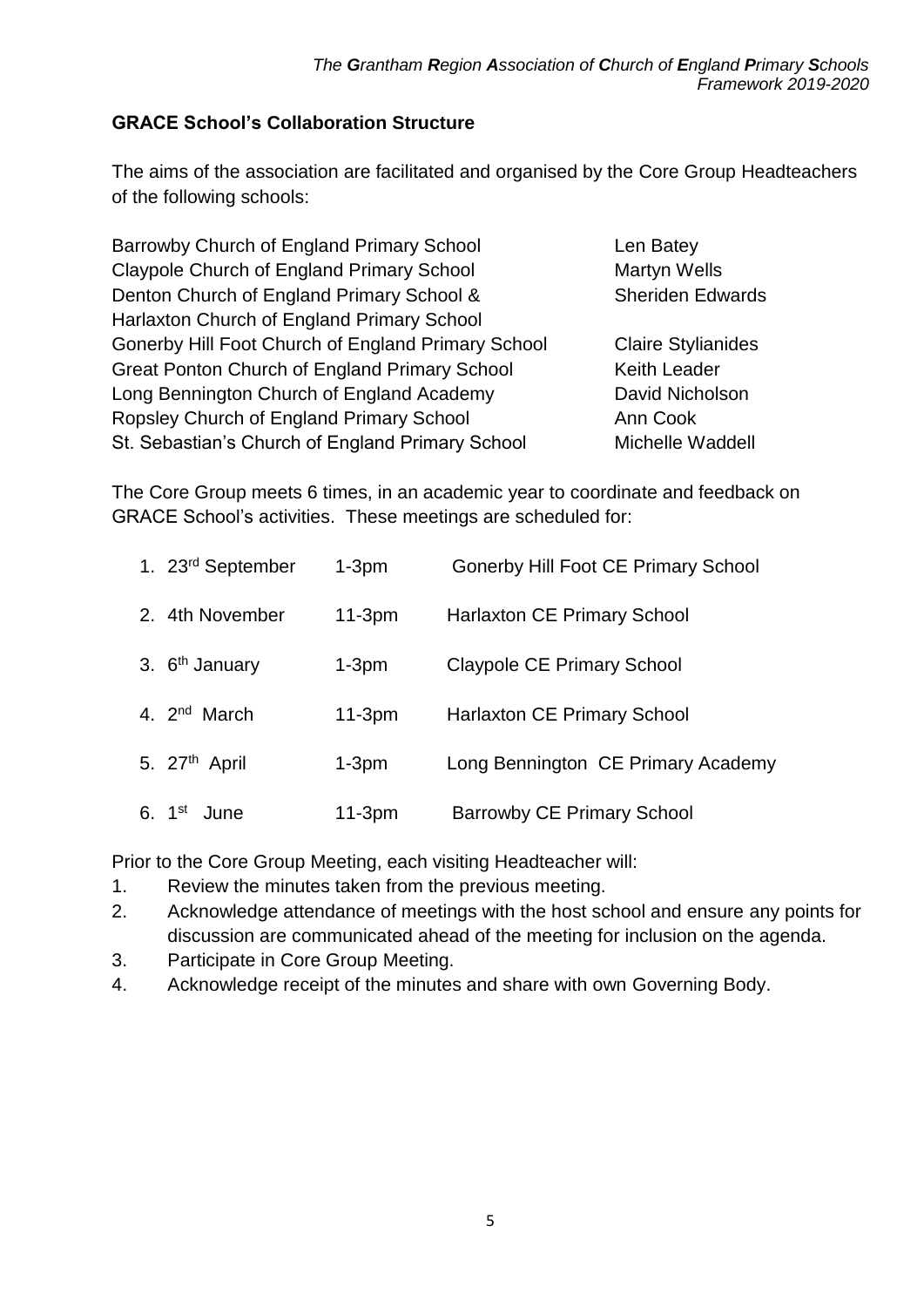Each hosting Headteacher of the Core Group will:

- 1. Review minutes from the previous meeting and action any points e.g. invite supporting professionals, prepare documentation etc
- 2. Prepare agenda.
- 3. Send an invitation to all Core Group members including draft agenda.
- 4. Review/amend agenda in light of member's responses.
- 5. Facilitate Core Group Meetings: welcome members; coordinate events/visitors; take minutes; supply refreshments.
- 6. Share minutes with members of the Core Group.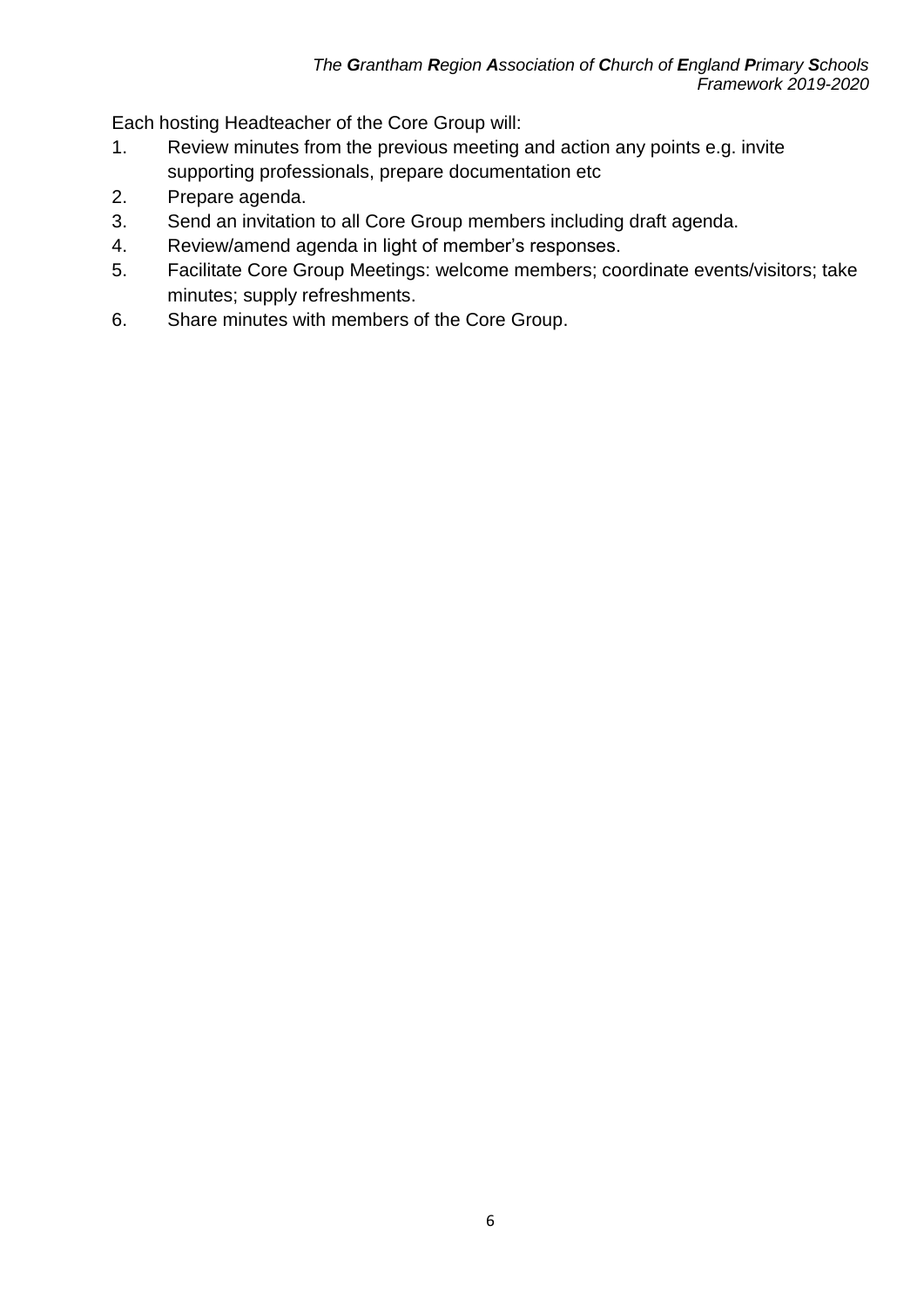## <span id="page-6-0"></span>**Governor Liaison**

The Core Group is ably supported by a representative from their Governing Body, including:

Barrowby Church of England Primary School Sarah Cooley Claypole Church of England Primary School Sarah Fischer Denton Church of England Primary School & Harlaxton Church of England Primary School Kevin Carter Gonerby Hill Foot Church of England Primary School Michael Buckeridge Great Ponton Church of England Primary School David Simmons Long Bennington Church of England Academy Liz Brady Ropsley Church of England Primary School Fred Mann St. Sebastian's Church of England Primary School Anne Schaaning

This group meets with the Core Group at the 2nd, 4th and 6th meetings to discuss feedback from collaborative activities.

When attending meetings and/or visits, Chairs or School Governor representatives will:

- 1. observe complete confidentiality when matters are deemed confidential or where they concern specific members of staff or pupils, both inside or outside the GRACE School's Collaboration;
- 2. exercise the greatest prudence at all times when discussions regarding partnership business, including discussion with individual governing bodies; and
- 3. ensure all papers are held and disposed of appropriately and that minutes and/or notes are anonymised if referring to individuals and/or schools in respect of confidential matters or matters which are considered sensitive.

The Governor Group will appoint a 'nominated host Governor' to coordinate the group's meetings.

The 'nominated host Governor' for this year is: Michael Buckeridge.

Prior to the Governor Group Meeting, each visiting Governor will:

- 1. Review the minutes taken from the previous meeting.
- 2. Acknowledge attendance of meetings with nominated Governor and ensure any points for discussion are communicated ahead of the meeting for inclusion on the agenda.
- 3. Participate in Governor Group Meeting.
- 4. Acknowledge receipt of the minutes and share with own Governing Body.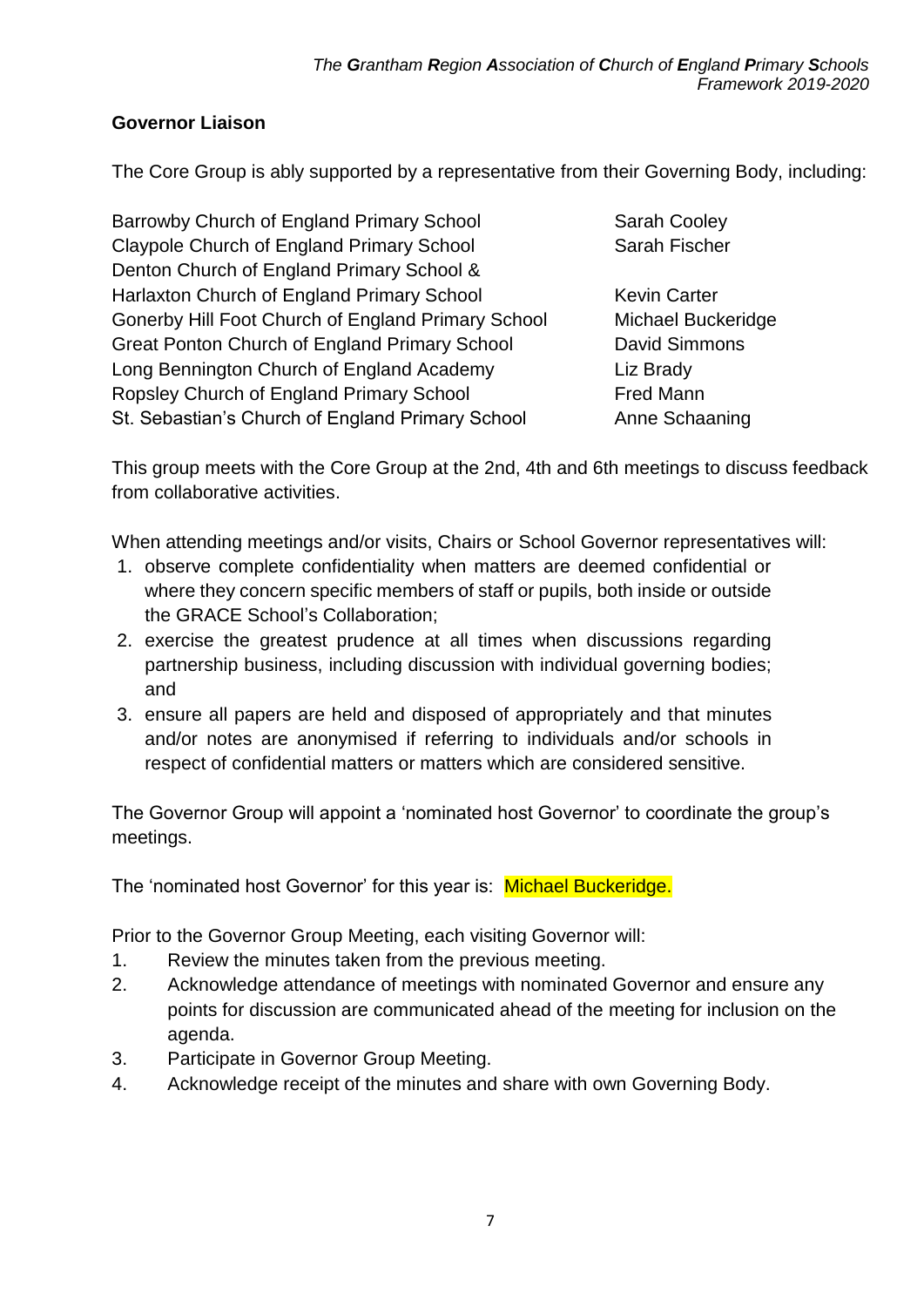Each 'nominated host Governor' will:

- 1. Review minutes from the previous meeting and action any points e.g. invite supporting professionals, prepare documentation etc
- 2. Prepare agenda.
- 3. Send an invitation to all Governor Group members including draft agenda.
- 4. Review/amend agenda in light of member's responses.
- 5. Facilitate Governor Group Meetings: welcome members; coordinate events/visitors; take minutes; supply refreshments.
- 6. Share minutes with members of the Governor Group.

Throughout the year, school Governors may wish to make contact with other Governors across the GRACE Schools to develop further a 'support network' or seek advice and/or specialist support from other Governors.

| Area of<br><b>Development</b>            | <b>Objective</b>                                                                                                                                       | <b>Actions/Tasks</b>                                                                                                                                                                                 | <b>Success Criteria</b>                                                                                                                                                                                   |
|------------------------------------------|--------------------------------------------------------------------------------------------------------------------------------------------------------|------------------------------------------------------------------------------------------------------------------------------------------------------------------------------------------------------|-----------------------------------------------------------------------------------------------------------------------------------------------------------------------------------------------------------|
| Monitoring and<br>Evaluation             | To share practice<br>across the<br><b>GRACE Schools</b><br>to support the<br>review and<br>evaluation of<br>monitoring and<br>evaluation<br>processes. | Prior to meetings/visits<br>$\bullet$<br>collate specific areas to<br>focus on;<br>Discuss and share<br>$\bullet$<br>material to aid<br>understanding of<br>different practice;<br>Observe practice. | Evaluate and deepen<br>Governor confidence in<br>monitoring processes<br>and practice.                                                                                                                    |
| Understanding<br>the Ofsted<br>framework | To gain a clearer<br>understanding of<br>the requirements<br>of the new<br>framework                                                                   | Read new framework;<br>$\bullet$<br>Share and disseminate<br>$\bullet$<br>training material's.                                                                                                       | Develop a greater<br>understanding of<br>current requirements so<br>that Governors can be<br>better placed to identify<br>where schools need to<br>improve and are able to<br>challenge<br>appropriately. |
| Role of the<br>Chair                     | To develop a<br>greater<br>understanding of<br>the role                                                                                                | Review Governor /<br>$\bullet$<br>chair handbook;<br>NGA material on the<br>$\bullet$<br>role of the chair;<br>Outline duties;<br><b>Chair of Governor Role</b><br>Descriptors                       | To review and/or<br>produce a Chair of<br>Governor Role<br>descriptor so that<br>Governors understand<br>the role and are able to<br>fulfil                                                               |

#### **Focus for Governor Liaison 2019/20:**

Governors should complete the 'Governor Support Form' Appendix 5 after any visit and share with their own Governing Body.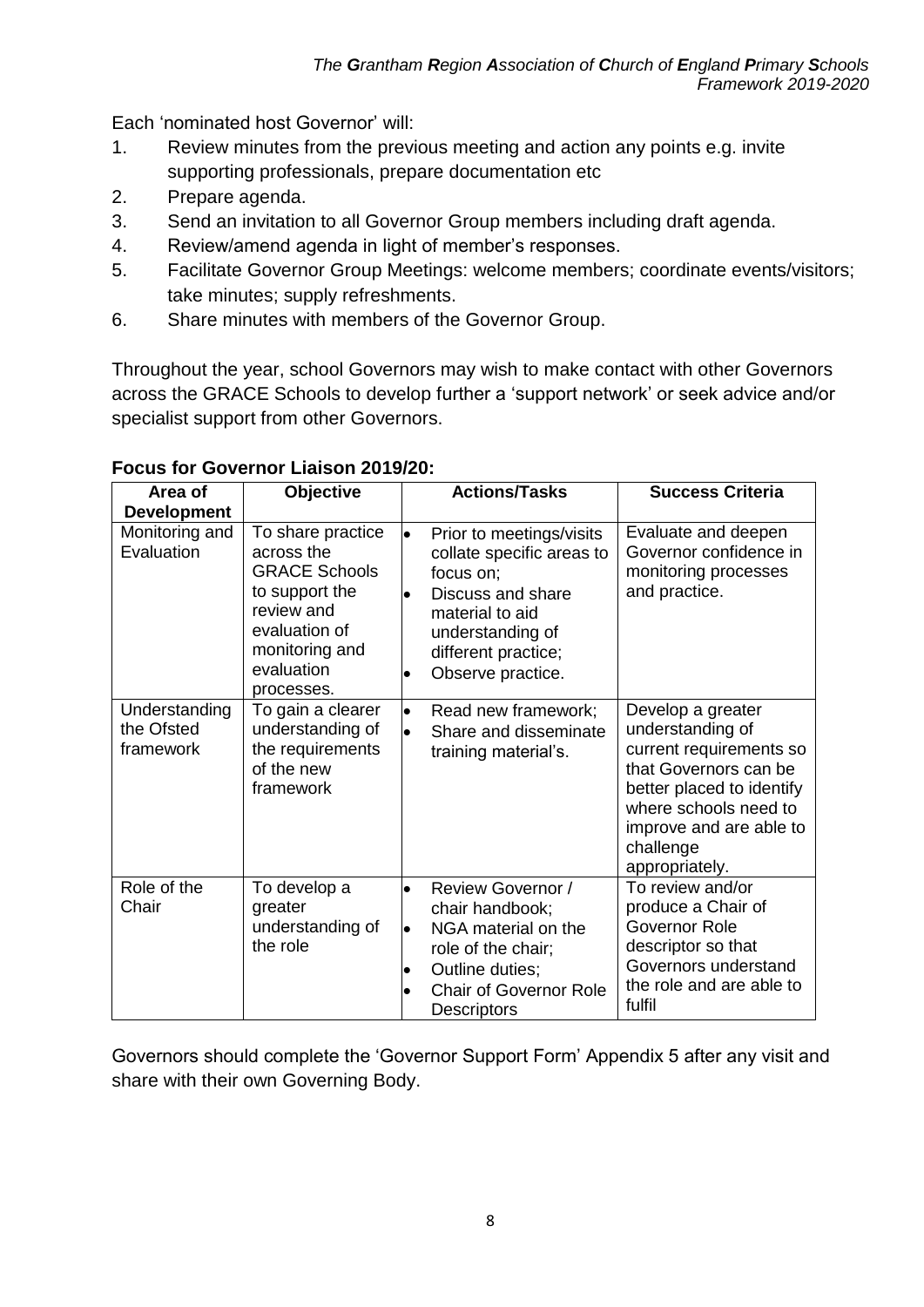Purpose of a Governor visit:

- 1. To support Governors who are responsible for monitoring the effectiveness of plans, processes and ethos that are agreed with SLT and can validate the question, 'How do you know?'
- 2. To have a clearer understanding of statutory responsibilities.
- 3. To gain an insight into how other schools facilitate monitoring activities-sharing best practice-so that all Governors are effective.

Prior to the Liaison Meeting, each visiting Governor will:

- 1. Arrange a preliminary discussion, before the visit to agree the focus of the visit.
- 2. Share any appropriate documentation available.
- 3. Agree/amend as necessary and facilitate the agenda.
- 4. Participate in Liaison Meeting.
- 5. Discuss outcomes of Liaison Meeting with host Governor and/or Headteacher to begin to populate Liaison Meeting Report.
- 6. Finalise report and make it available to the visiting and host schools Governing Body.

Each host Governor will:

- 1. Undertake a preliminary discussion, before the visit to agree the focus of the visit.
- 2. Share appropriate documentation and begin to identify activities for the visit.
- 3. Provide agenda, prior to the visit.
- 4. Conduct Liaison Meeting. Invite various stakeholders, as relevant to the Meeting e.g. pupils, staff, governors etc.
- 5. Discuss outcomes of Liaison Meeting with visiting Governor and/or Headteacher, providing any further information, as necessary.
- 6. Share results/report with Governing Body.

Governing Bodies should:

1. Evaluate the impact of the visit.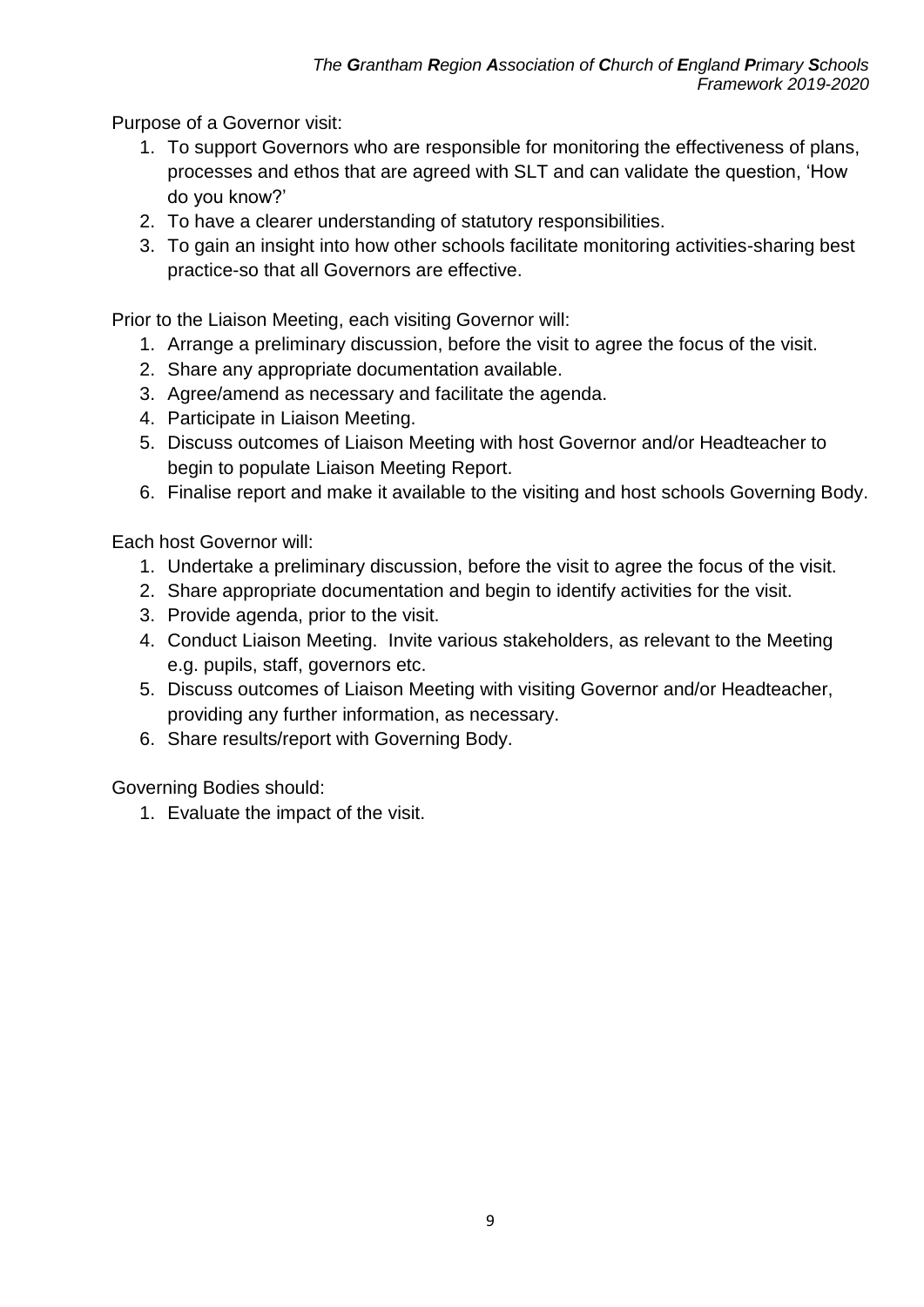# **GRACE School's Collaboration Development Priorities**

# These views were collated to form this year's **Strategic Development Priorities** for the GRACE School's. They are:

<span id="page-9-0"></span>

| Key Issues                                                                                                   | Action                                                                                                                                                                                                                                                                                                                                                                                                                   | Success Criteria                                                                                                                                                                                                                                | Resources<br>cost / time                                              | Responsi<br>bility                                                | Timescale             | Monitoring and<br>evaluation                                                                           |
|--------------------------------------------------------------------------------------------------------------|--------------------------------------------------------------------------------------------------------------------------------------------------------------------------------------------------------------------------------------------------------------------------------------------------------------------------------------------------------------------------------------------------------------------------|-------------------------------------------------------------------------------------------------------------------------------------------------------------------------------------------------------------------------------------------------|-----------------------------------------------------------------------|-------------------------------------------------------------------|-----------------------|--------------------------------------------------------------------------------------------------------|
| To develop<br>professional<br>collaboration<br>networks in order to<br>share and learn from<br>best practice | Mobilise including developing good quality and meaningful<br>$\bullet$<br>marking and feedback processes<br>Subject leader liaison - letters (NQT, SENDCO, Science,<br>$\bullet$<br>Computing, etc.<br>Moderation – rotation of schools<br>$\bullet$<br><b>GRACE SLT and trustee meetings</b><br>$\bullet$<br>Shared website for communicating opportunities including<br>$\bullet$<br>CPD / jobs / meetings / resources | There is a consistency of approach across<br>the GRACE Schools, underpinned by best<br>practice.<br>Professionals:<br>seek advice:<br>contribute to networks: and<br>work collegiately.<br>$\bullet$                                            | Each school<br>provides<br>necessary<br>non-contact<br>time           | <b>GRACE</b><br>HT <sub>s</sub> to<br>facilitate                  | Jan-July<br>2018      | Is each member of staff<br>aware that they have the<br>opportunity to network<br>as part of their CPD? |
| To develop<br>collaborative coaching<br>models to sustain<br>growth in teaching<br>and learning              | Lesson studies to target teaching and learning difficulties or<br>$\bullet$<br>to explore creative teaching methods (e.g. inspire reading<br>for pleasure)<br>Visiting schools to see different provision (letter of<br>$\bullet$<br>invitation)<br>-Observation, QA and tracking systems for interventions to<br>enable collaboration best practise and core expertise                                                  | All staff benefit from the offer and<br>application of coaching models, which<br>enables them to improve their practice.                                                                                                                        | Each school<br>provides<br>necessary<br>non-contact<br>time           | Senior<br>leaders<br>identify<br>need and<br>facilitate<br>visits | Jan-July<br>2018      | Does each staff member<br>have the opportunity to<br>develop their own<br>practice?                    |
| To support developing<br>behaviour strategies                                                                | Peer review to include learning and behaviour focus<br>$\bullet$<br>Shared training on behavioural and SEN management<br>$\bullet$<br>(attachment disorder / anger management / mindfulness)<br>CPD to focus on Personal Development, RSE and Mental<br>$\bullet$<br>Health                                                                                                                                              | Each school undertakes a Peer to<br>$\bullet$<br>Peer Review-Learning behaviours &<br>attitudes<br>All TAs feel valued and are trained<br>$\bullet$<br>to deliver specialist interventions or<br>to support other varied tasks as<br>necessary. | HT peer<br>review time<br>half day per<br>term<br>Cost of<br>training | <b>HT</b>                                                         | Half termly<br>review | Does learning behaviour<br>contribute positively to<br>pupil progress?                                 |
| To further develop<br>knowledge of<br>changes to SIAMs                                                       | Shared intervention training and resourcing<br>$\bullet$<br>Arranged Peer to Peer Reviews to review Church School<br>$\bullet$<br><b>Distinctiveness</b><br>Disseminate training information from Associate Advisor                                                                                                                                                                                                      | All schools benefit from the shared<br>expertise and development of SIAMs                                                                                                                                                                       | Each school<br>provides<br>necessary<br>non-contact<br>time           | <b>HT</b>                                                         | Termly                | Are schools supported<br>to evaluate Church<br>School Distinctiveness?                                 |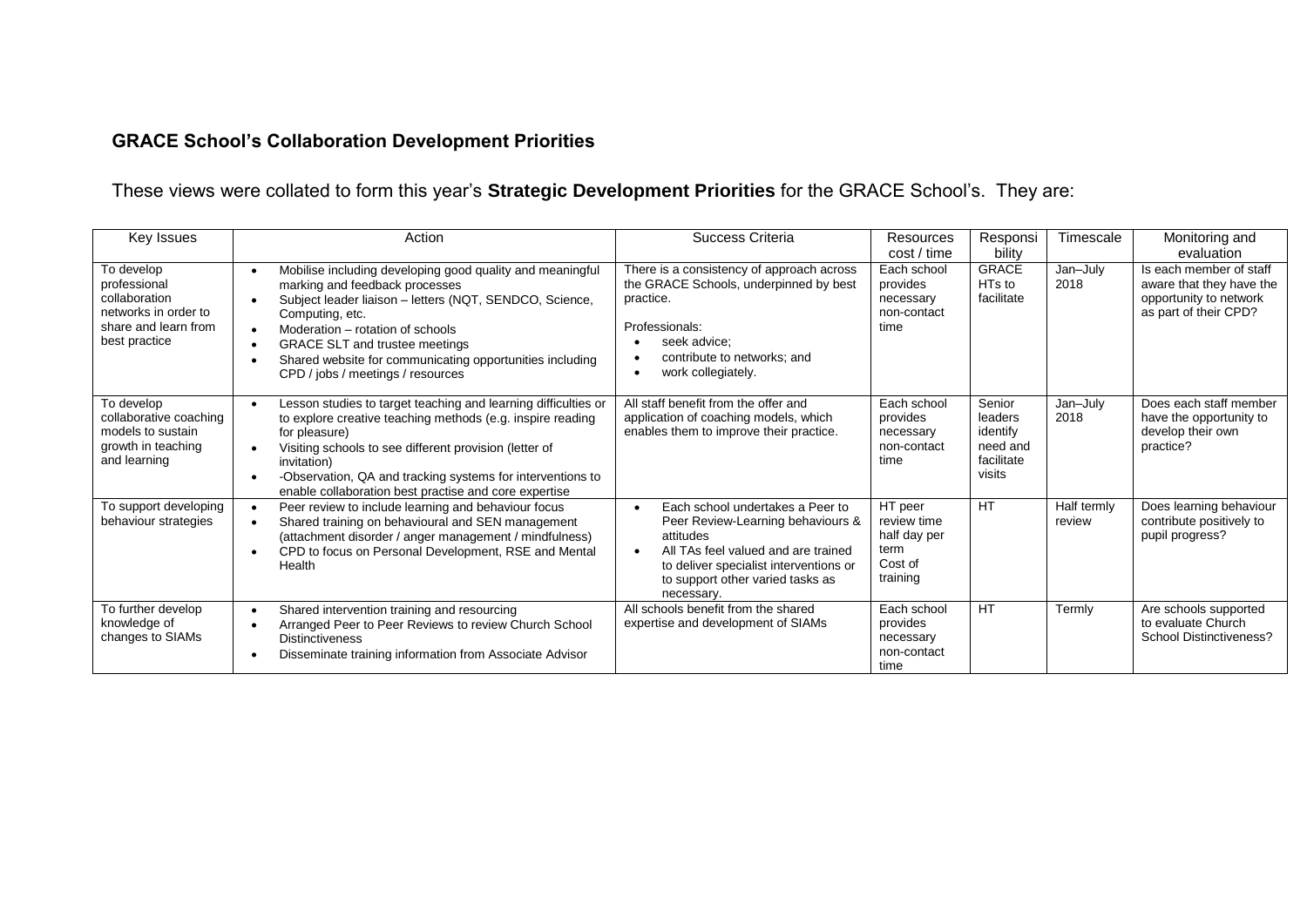#### <span id="page-10-0"></span>**Peer to Peer Review-Specialist Support**

Over the course of a 2 year cycle:

- Cycle B 2019-2020
- Cycle A 2020-2021

each of the respective Headteachers will act as a 'Specialist' providing further external rigor and challenge to core and partner schools. These areas are:

| 1. School Development Priority                     | <b>Sheri Edwards</b>      | <b>SE</b>  |
|----------------------------------------------------|---------------------------|------------|
| 2. Reading and early development                   | Ann Cook                  | AC.        |
| 3. Attitudes to learning and behaviour & Church    |                           |            |
| <b>School's Distinctiveness</b>                    | Len Batey                 | LВ         |
| 4. Evidence of progress                            | Martyn Wells              | <b>MWe</b> |
| 5. SEND: Use of additional funding: interventions, | Michelle Waddell          | MWa        |
| <b>Pupil Premium and Vulnerable Groups</b>         |                           |            |
| 6. Cultural Capital Beyond the Curriculum          | Keith Leader              | KL         |
| 7. Subject specific 'Deep dive'                    | <b>Claire Stylianides</b> | CS         |
| 8. A school's broad and balanced curriculum        | David Nicholson           | DN         |
| 'Planning and development'                         |                           |            |
| 9. Flexible Foci-Headteacher's can choose from:    |                           |            |
|                                                    |                           |            |

- Safeguarding **Ann Cook**\*\*
- Specific focus from previous year A N Other Headteacher

| Area &<br>Lead | Term 1<br>A | Term 2<br>B  | Term 3<br>A  | Term 4<br>B                                                                                                                                                                                                                                                                                                                                                                                                    | Term 5<br>A    | Term 6<br>B               |
|----------------|-------------|--------------|--------------|----------------------------------------------------------------------------------------------------------------------------------------------------------------------------------------------------------------------------------------------------------------------------------------------------------------------------------------------------------------------------------------------------------------|----------------|---------------------------|
| 1.SE           | A           | I            | H            | $\mathsf C$                                                                                                                                                                                                                                                                                                                                                                                                    | $\mathsf{F}$   | E                         |
| 2.AC           | $\sf B$     | $\mathsf F$  | $\mathsf I$  | $\mathsf{A}$                                                                                                                                                                                                                                                                                                                                                                                                   | G              | $\mathsf C$               |
| 3.LB           | $\mathsf C$ | $\mathsf{A}$ | D            | $\begin{array}{c} \rule{0pt}{2ex} \rule{0pt}{2ex} \rule{0pt}{2ex} \rule{0pt}{2ex} \rule{0pt}{2ex} \rule{0pt}{2ex} \rule{0pt}{2ex} \rule{0pt}{2ex} \rule{0pt}{2ex} \rule{0pt}{2ex} \rule{0pt}{2ex} \rule{0pt}{2ex} \rule{0pt}{2ex} \rule{0pt}{2ex} \rule{0pt}{2ex} \rule{0pt}{2ex} \rule{0pt}{2ex} \rule{0pt}{2ex} \rule{0pt}{2ex} \rule{0pt}{2ex} \rule{0pt}{2ex} \rule{0pt}{2ex} \rule{0pt}{2ex} \rule{0pt}{$ | H              | $\mathsf F$               |
| 4.MWe          | D           | $\mathsf C$  | B            | G                                                                                                                                                                                                                                                                                                                                                                                                              | $\overline{1}$ | $\sf B$                   |
| 5.MWa          | E           | $\mathsf D$  | $\mathsf C$  | $\sf B$                                                                                                                                                                                                                                                                                                                                                                                                        | A              | H                         |
| 6.KL           | F           | B            | A            | H                                                                                                                                                                                                                                                                                                                                                                                                              | $\mathsf B$    | A                         |
| 7.CS           | G           | E            | A            | $\mathsf D$                                                                                                                                                                                                                                                                                                                                                                                                    | $\mathsf C$    | $\boldsymbol{\mathsf{H}}$ |
| 8.DN           | H           | G            | $\mathsf{F}$ | E                                                                                                                                                                                                                                                                                                                                                                                                              | D              | $\mathsf{I}$              |
| $8.**$         |             | H            | G            | $\mathsf F$                                                                                                                                                                                                                                                                                                                                                                                                    | E              | D                         |

Each Headteacher or 'Specialist' will provide 1 review each term: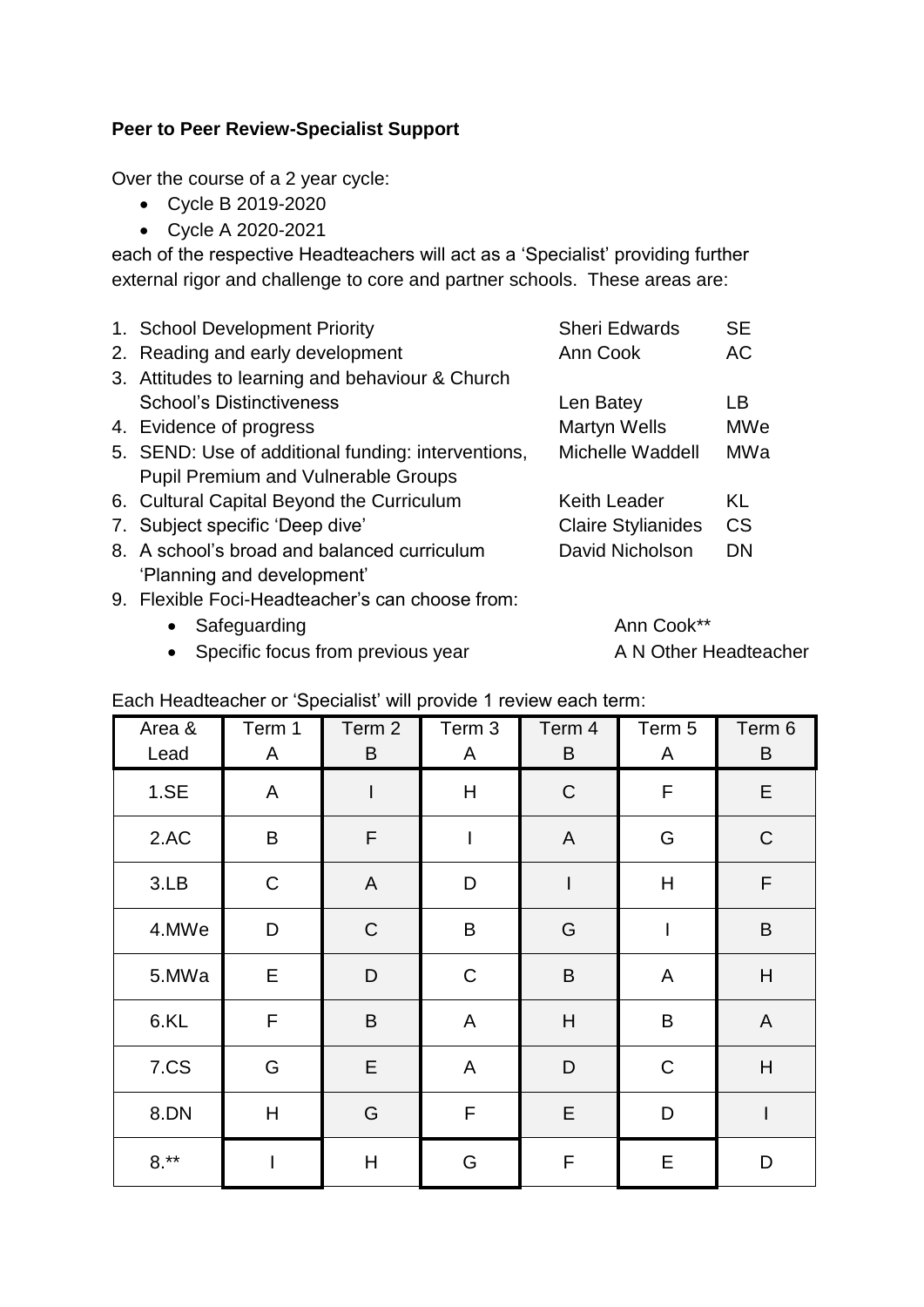# Key-Schools

- 
- 
- 
- A. Ropsley **D. Denton** G. Harlaxton
- B. Barrowby **E.** Great Ponton **H. Claypole**
- 
- C. Long Bennington F. Gonerby Hill Foot I. St. Sebastians

Prior to the Peer to Peer Review, each visiting Headteacher will:

- 1. Arrange a preliminary discussion, before the visit to agree the purpose of the visit.
- 2. View appropriate documentation and begin to identify activities for the visit.
- 3. Provide agenda, prior to the visit.
- 4. Conduct Peer to Peer Review.
- 5. Discuss outcomes of visit with host Headteacher and begin to populate Peer to Peer Review Report.
- 6. Finalise report and make it available to the host school.

Each host Headteacher will:

- 1. Undertake a preliminary discussion, before the visit to agree the purpose of the visit.
- 2. Make any appropriate documentation available.
- 3. Agree/amend as necessary and facilitate the agenda.
- 4. Invite various stakeholders, as relevant to the review e.g. pupils, staff, governors etc.
- 5. Participate in Peer to Peer Review.
- 6. Discuss outcomes of visit with visiting Headteacher, providing any further information, as necessary.
- 7. Receive and agree report (Appendix 1).
- 8. Share results/report with Governing Body.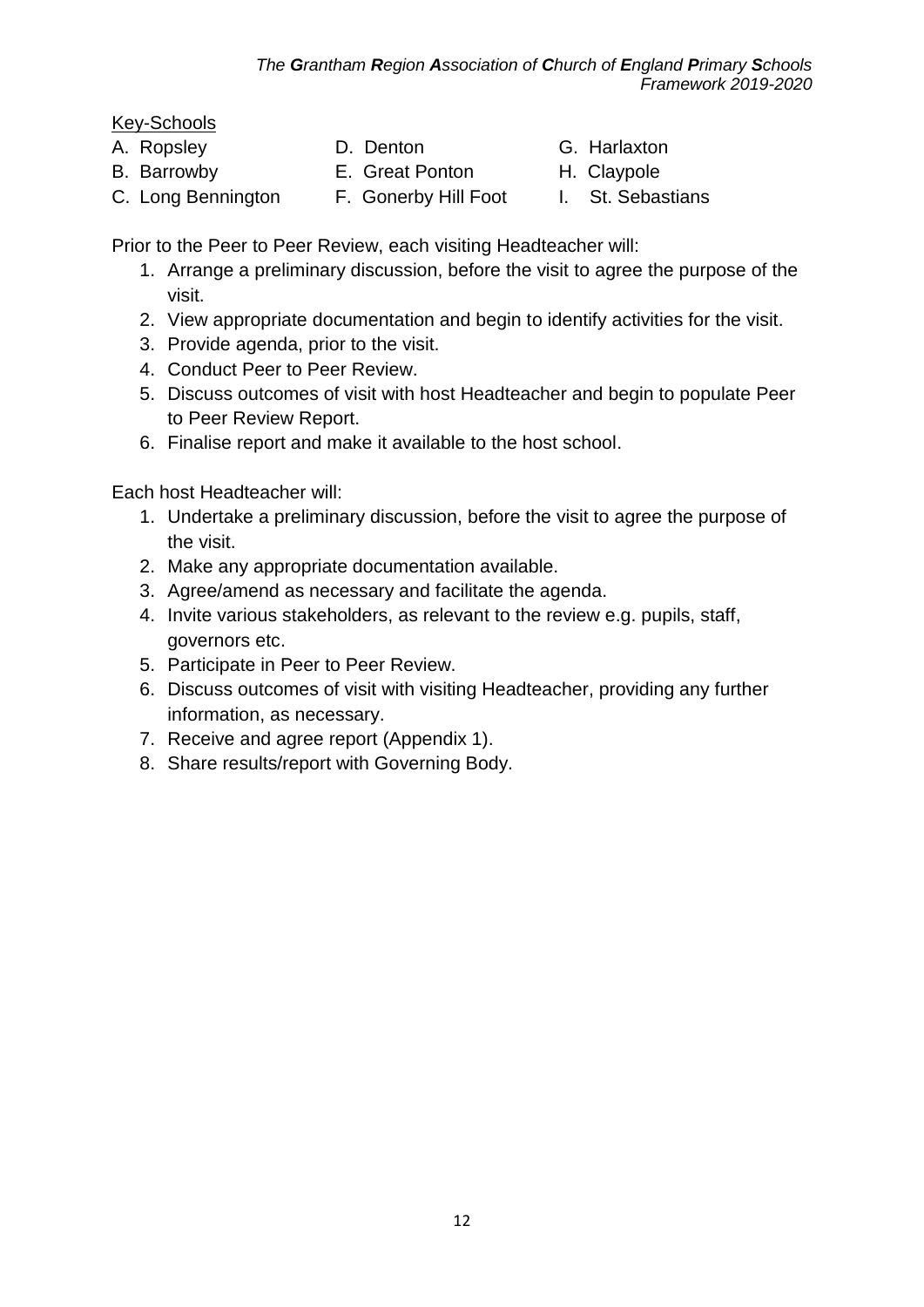# <span id="page-12-0"></span>**External Moderation**

Throughout the academic year, there are 3 External Moderation opportunities scheduled for staff of all GRACE Schools, these are:

|                                                                                       | <b>Subject:</b> Reading Common Assessment: Pearson                                               | Date: 20 <sup>th</sup> Nov 2018  |  |
|---------------------------------------------------------------------------------------|--------------------------------------------------------------------------------------------------|----------------------------------|--|
| Hosted:                                                                               |                                                                                                  |                                  |  |
| <b>EYFS</b><br>Year 1 and 2<br>Year 3 and 4<br>Year <sub>5</sub><br>Year <sub>6</sub> | Long Bennington<br><b>Gonerby Hill Foot</b><br>Ropsley<br>Harlaxton<br>Barrowby                  |                                  |  |
| <b>Subject: Writing</b>                                                               | Common Assessment: Criterion Scale Date: 25 <sup>th</sup> March 2020                             |                                  |  |
| Hosted:                                                                               |                                                                                                  |                                  |  |
| <b>EYFS</b><br>Year 1 and 2<br>Year 3 and 4<br>Year <sub>5</sub><br>Year <sub>6</sub> | Barrowby<br>Long Bennington<br><b>Gonerby Hill Foot</b><br><b>GHF</b><br>Denton                  |                                  |  |
| <b>Subject: Mathematics</b>                                                           | <b>Common Assessment:</b>                                                                        | Date: 10 <sup>th</sup> June 2020 |  |
| Hosted:                                                                               |                                                                                                  |                                  |  |
| <b>EYFS</b><br>Year 1 and 2<br>Year 3 and 4<br>Year <sub>5</sub><br>Year <sub>6</sub> | <b>Great Ponton</b><br>Barrowby<br>St Sebastian's<br>Long Bennington<br><b>Gonerby Hill Foot</b> |                                  |  |
| All GRACE Schools, will have the opportunity to attend the Moderation Meetings.       |                                                                                                  |                                  |  |
|                                                                                       | Each host school will facilitate the meeting. The host Headteacher will:                         |                                  |  |

- Manage the meeting;
- Facilitate collaborative working relationships;
- Share findings; and
- Disseminate findings to Headteacher colleagues and Governors as appropriate.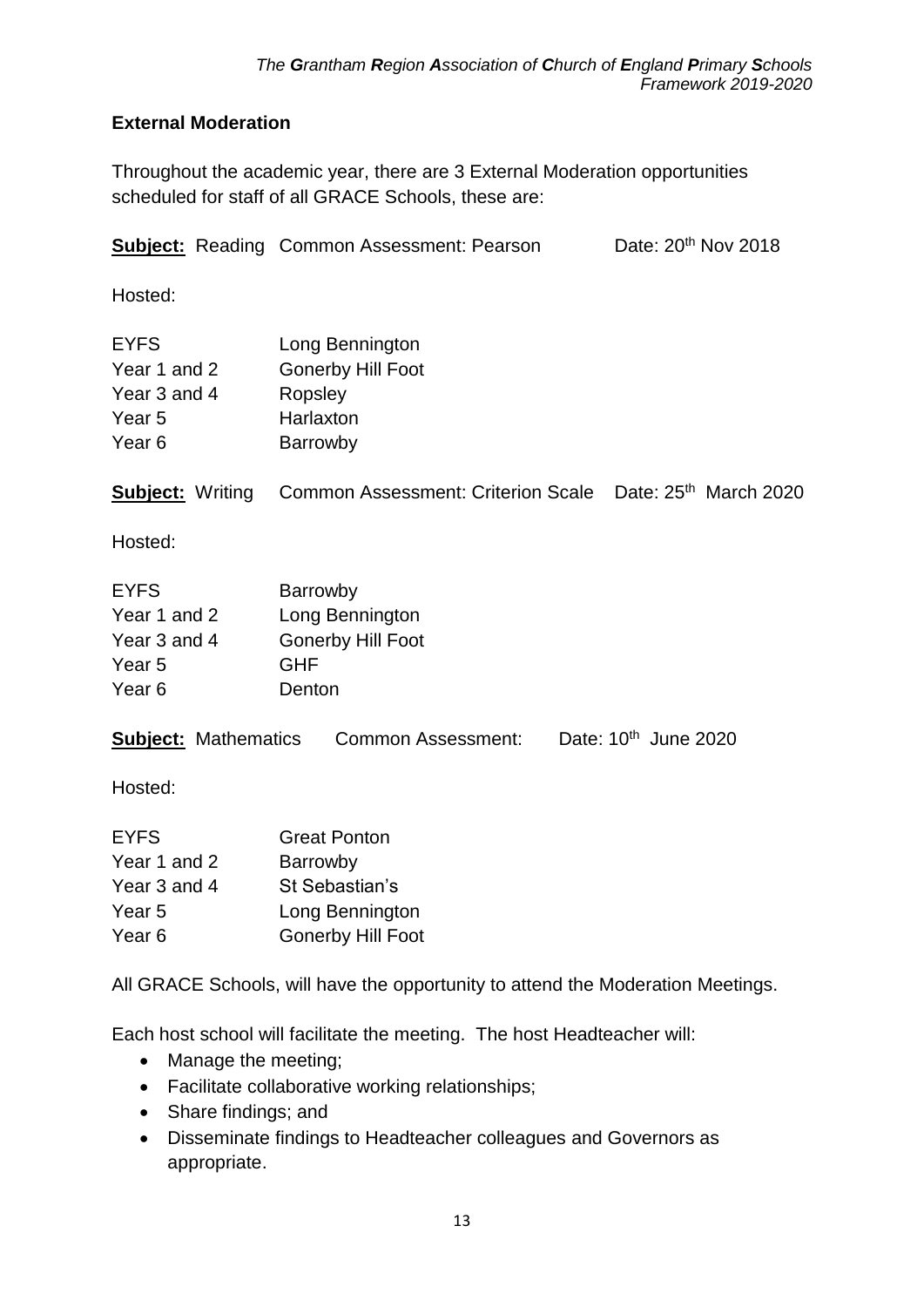When working, staff will work across schools to further develop/challenge standards of pupils who are:

- 1. WTS/EXS
- 2. EXS/GDS

in the respective subjects. Outcomes decided at these meetings will be recorded on the relevant Moderation Form (Appendix 3) and returned to the Headteacher of the relevant school. All hosting Headteachers will complete a GRACE Schools-Moderation Summary Record and circulate to all Headteachers of GRACE Schools (Appendix 2).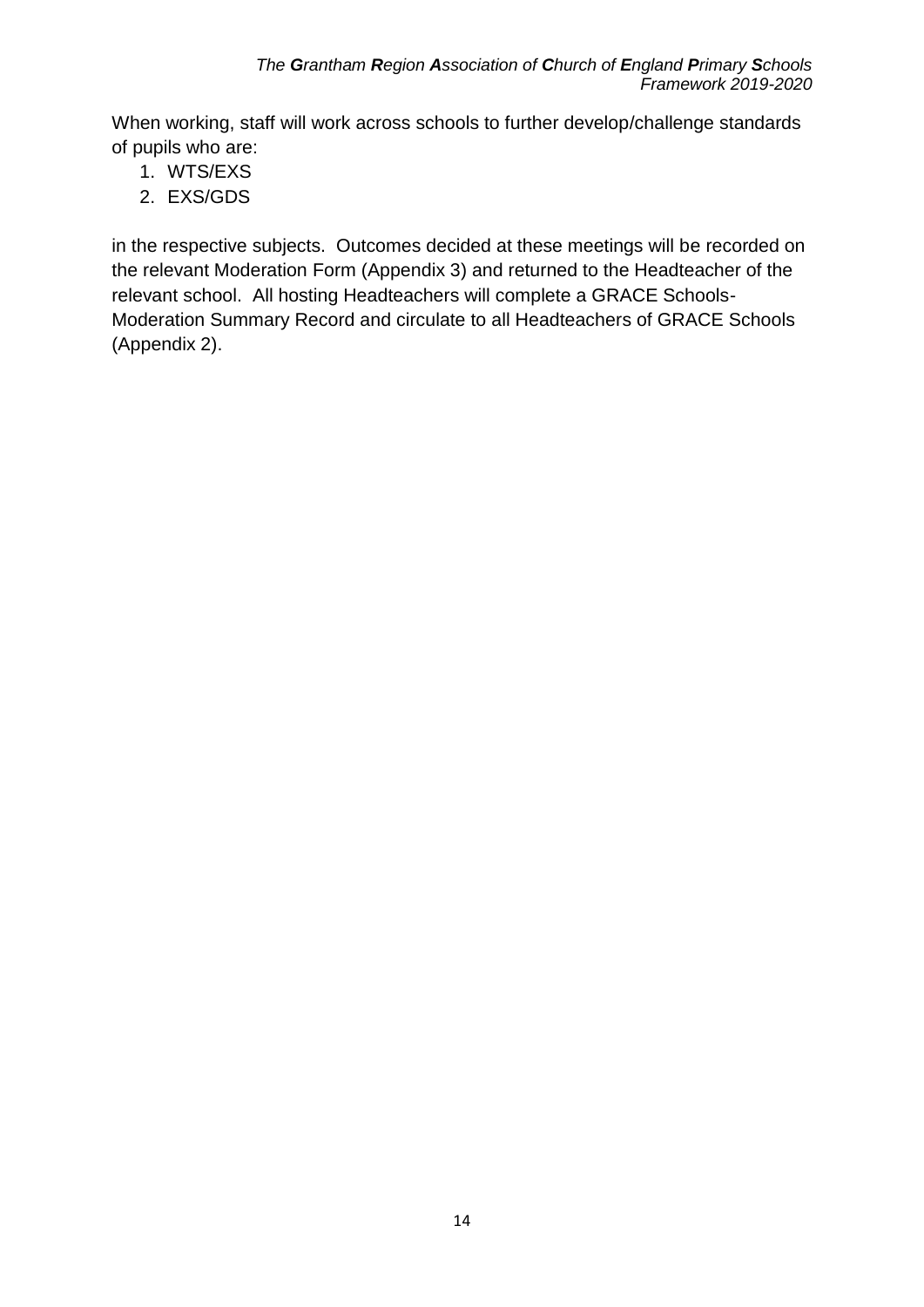#### <span id="page-14-0"></span>**Subject Development Cluster Meetings**

Throughout the academic year, Cluster meetings are scheduled for Subject Leaders of all GRACE Schools. Each Cluster meets 3 times per year.

The aim of the Cluster Meetings is to enable all GRACE Schools to ensure Subject Leaders have the opportunity to:

- Collaborate with other professionals;
- Develop further specialist support and advice; and
- Be outward looking and stay abreast of current developments.

These meetings are scheduled for:

#### **Core Subjects**

| <b>Subject</b>     | <b>Host School</b> | <b>Cluster Lead</b>    | Dates-Tuesday:                        |
|--------------------|--------------------|------------------------|---------------------------------------|
| English            | Gonerby Hill Foot  | <b>Wendy Daley</b>     |                                       |
| <b>Mathematics</b> | Barrowby           | <b>Tabitha Swatton</b> | Autumn: 24th September 2019           |
| <b>RE</b>          | Barrowby           | Natasha Selby          | Spring: 28 <sup>th</sup> January 2020 |
| Science            | Long Bennington    | Jane White             | Summer: 28th April 2020               |
| <b>SEND</b>        | Harlaxton          | <b>Rachel Harper</b>   |                                       |

#### **Non-Core Subjects**

| <b>Subject</b>    | <b>Host School</b>       | <b>Cluster Lead</b> | Dates-Wednesday:                       |
|-------------------|--------------------------|---------------------|----------------------------------------|
| Arts              | Barrowby                 | Laura-Jo Webster    |                                        |
| Computing         | Denton                   | <b>Claire Smith</b> | Autumn:25 <sup>th</sup> September 2019 |
| <b>EYFS</b>       | Ropsley                  | Rebecca Spencer     | Spring: 29 <sup>th</sup> January 2020  |
|                   |                          | & Sarah Hickey      | Summer: 29th April 2020                |
| <b>Humanities</b> | <b>Gonerby Hill Foot</b> | Peggy Hills         |                                        |
| <b>PE</b>         | <b>Gonerby Hill Foot</b> | Jo Spendlove        |                                        |

Prior to the Cluster Meeting, each visiting Subject Leader will:

- 1. Review the minutes taken from the previous meeting.
- 2. Acknowledge attendance of meetings with the host school and ensure any points for discussion are communicated ahead of the meeting for inclusion on the agenda.
- 3. Participate in Cluster Meeting.
- 4. Acknowledge receipt of the minutes and share with own Headteacher.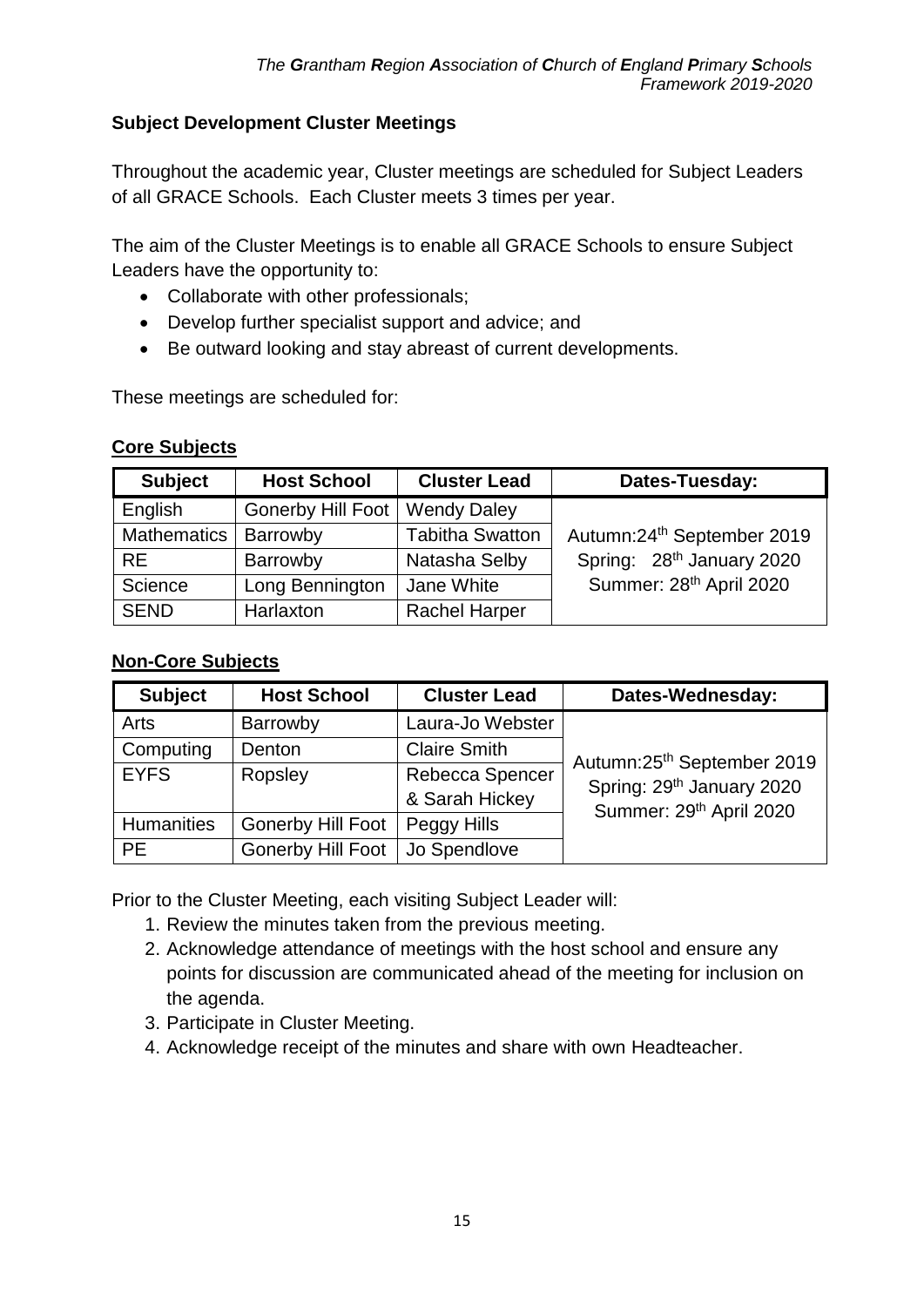Each host Cluster Lead will:

- 1. Review minutes from the previous meeting and action any points e.g. invite supporting professionals, prepare documentation etc
- 2. Prepare agenda.
- 3. Send an invitation to all Cluster members including draft agenda.
- 4. Review/amend agenda in light of member's responses.
- 5. Facilitate Cluster Meetings: welcome members; coordinate events/visitors; take minutes.
- 6. Share minutes with members of the Cluster.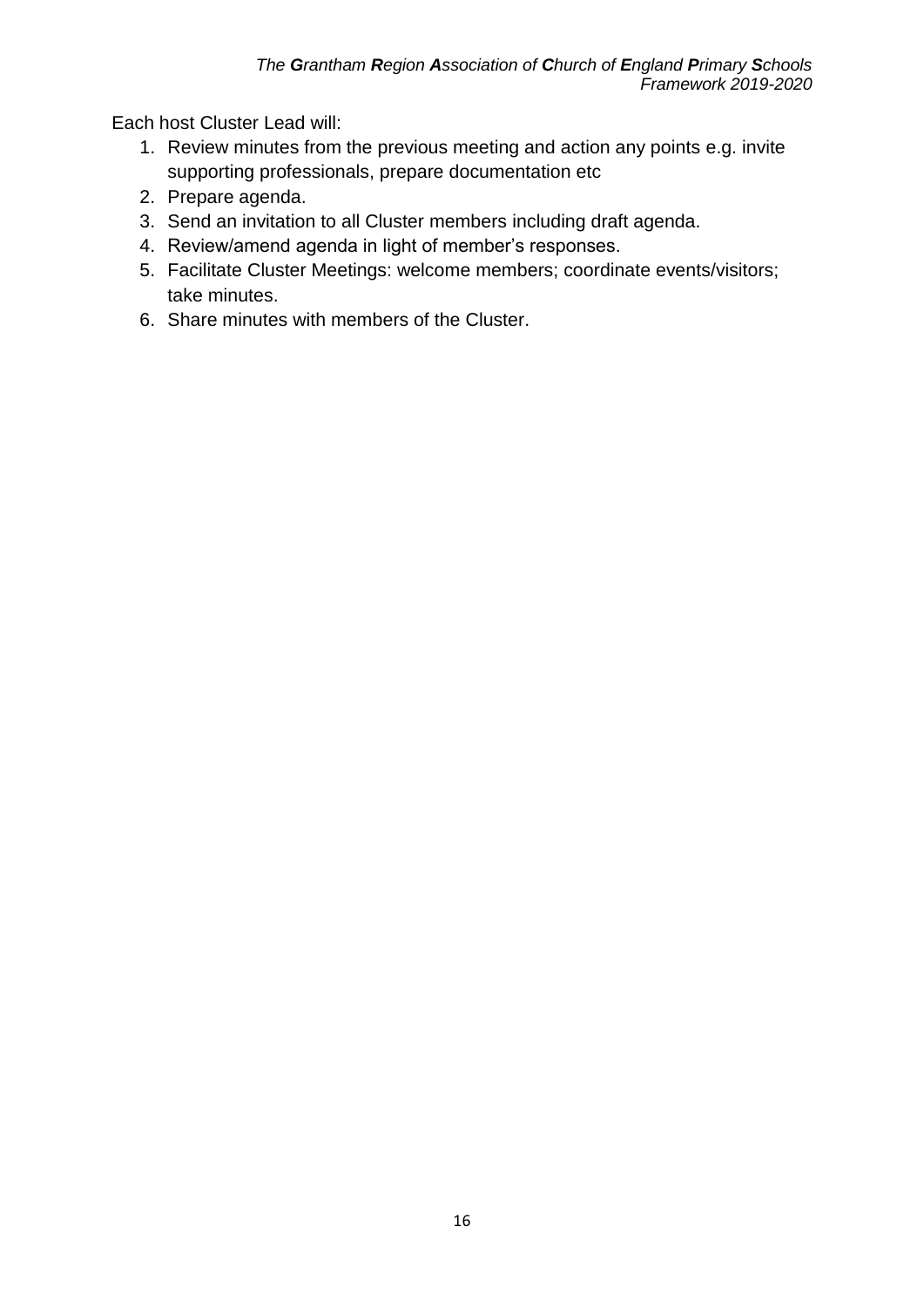## <span id="page-16-0"></span>**Extended Activities**

GRACE Schools is a collaborative network which offers an extensive range of bespoke activities. These include:

- Educational Psychologist
- Moderation Activities
- Peer to Peer Review
- Shared Resources
- Supporting Schools
- Specialist Support

If interested in participating in these activities, please contact one of the Headteacher's of the GRACE Schools.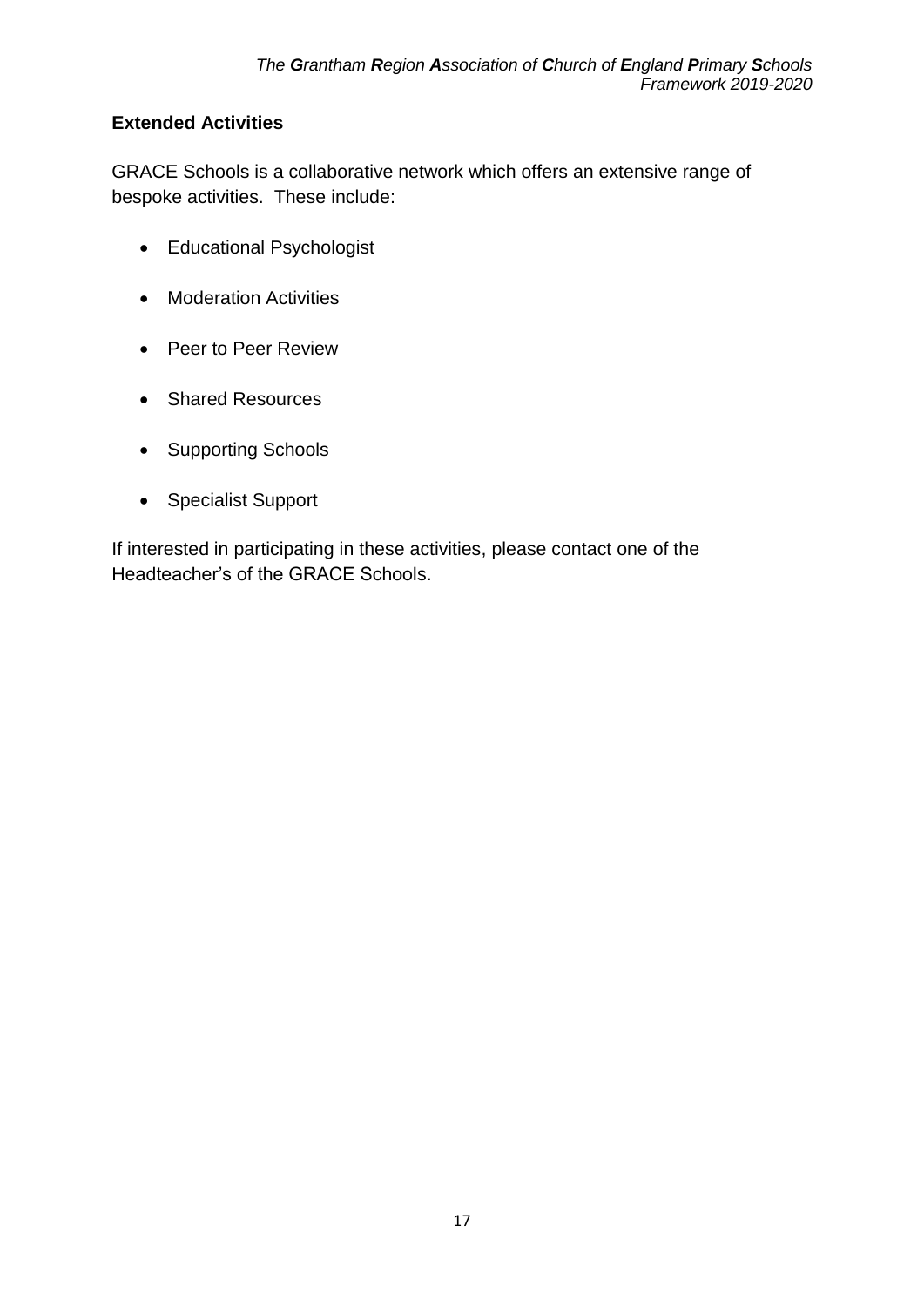

# **GRACE Schools - Peer Review Report**

<span id="page-17-1"></span><span id="page-17-0"></span>School…………………………Head Teacher……………………………………………

Date……………………………………………..

Reviewer ……………………………………..

Lead Reviewer……………………………….

| <b>Focus for the Peer Review:</b>                                |  |  |  |
|------------------------------------------------------------------|--|--|--|
| Description of the review length and what was seen or collected: |  |  |  |
| <b>Areas of Strength:</b>                                        |  |  |  |
| <b>Areas for Development:</b>                                    |  |  |  |
| <b>Recommendations:</b>                                          |  |  |  |
|                                                                  |  |  |  |
| <b>Shared Resources:</b>                                         |  |  |  |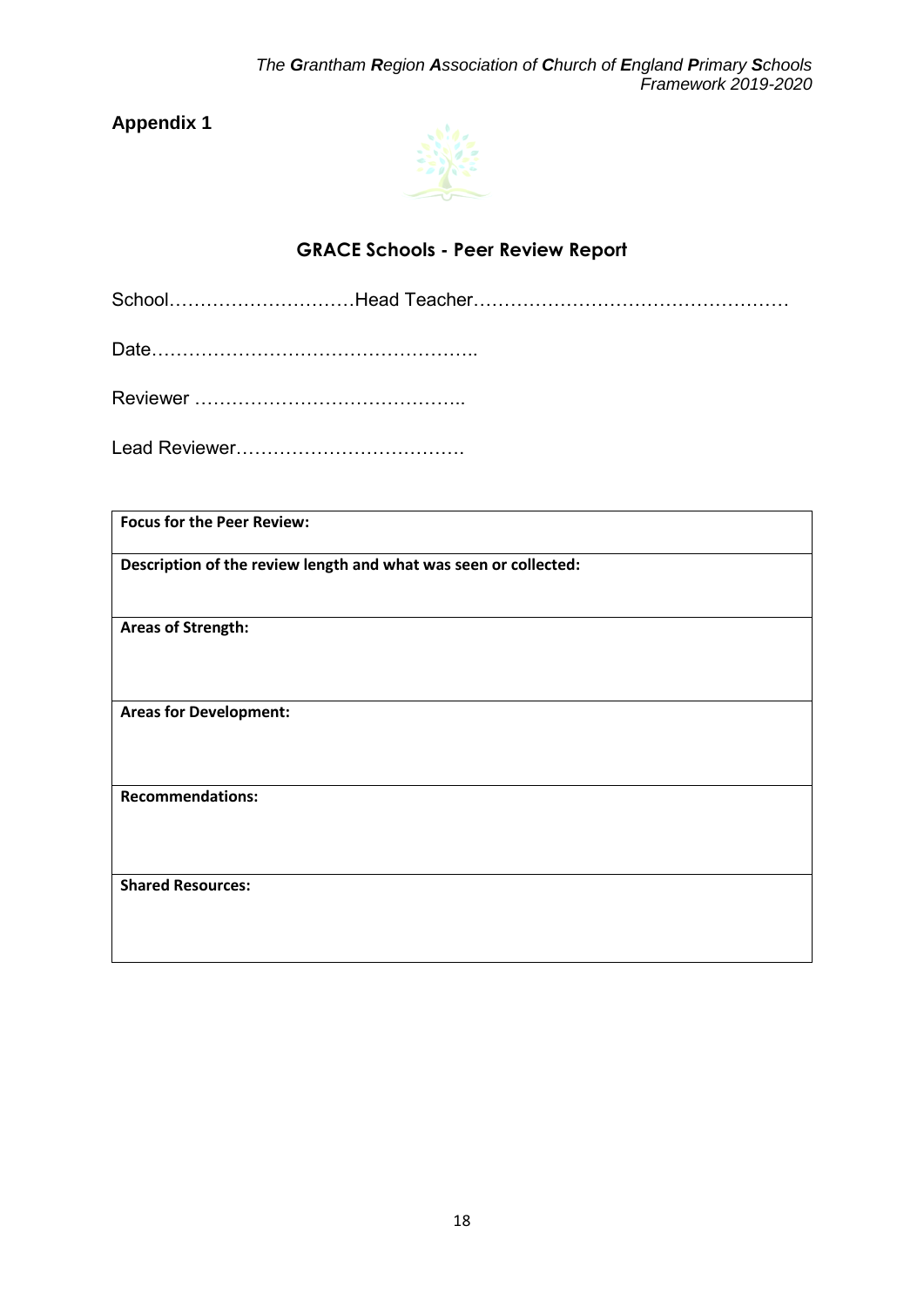

# **GRACE Schools - Moderation Summary Record**

#### <span id="page-18-1"></span><span id="page-18-0"></span>**Date of moderations:**

| Names of Schools<br>attending                                                        |                         |  |
|--------------------------------------------------------------------------------------|-------------------------|--|
| Names of teachers<br>in attendance                                                   |                         |  |
| Moderators'<br>contexts (Year group<br>/ responsibility / new<br>to school? / NQT ?) | Focus for<br>Moderation |  |

| Key Issues / context (include recent data analysis or contextual changes which may provide<br>background to the moderation / visit) |                             |
|-------------------------------------------------------------------------------------------------------------------------------------|-----------------------------|
| <b>Discussion Points</b>                                                                                                            | and Agreed Actions (if any) |
|                                                                                                                                     |                             |

Any comments / summary?

Form completed by (print name):

Signature: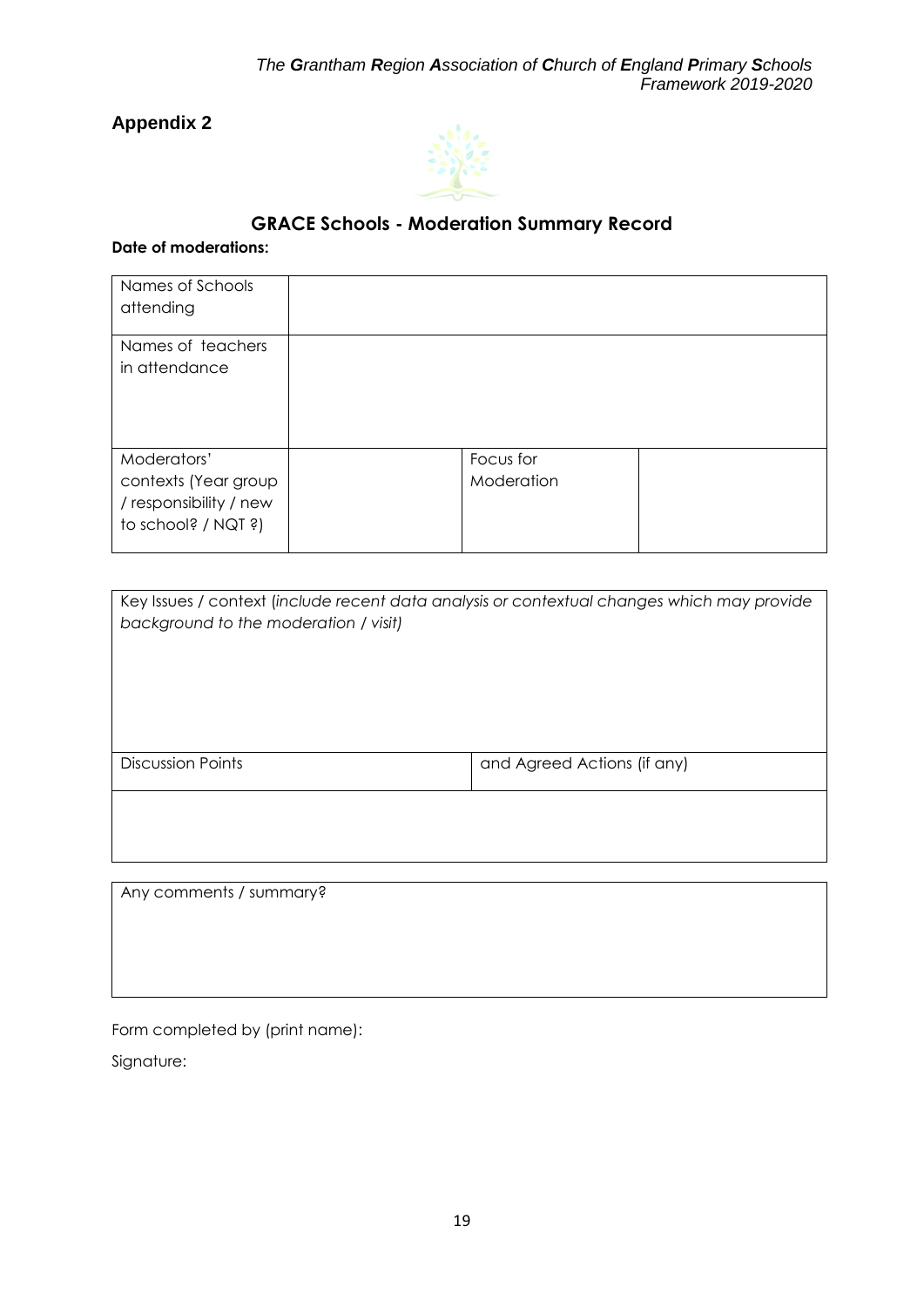

## <span id="page-19-0"></span>**GRACE Schools - Internal/External Moderation Form**

<span id="page-19-1"></span>

| Setting:                   |           |          |
|----------------------------|-----------|----------|
| Date:                      |           |          |
| <b>Moderating Teacher:</b> |           |          |
| Year Group:                |           |          |
| Description of Sample:     |           |          |
| Percentage of judgements:  | Accurate: | Changed: |

| School:      |                           |                      |              |
|--------------|---------------------------|----------------------|--------------|
| Child's Name | <b>Teacher Assessment</b> | Moderator Assessment | Level Agreed |
| Comment:     |                           |                      |              |

| School:      |                           |                      |              |
|--------------|---------------------------|----------------------|--------------|
| Child's Name | <b>Teacher Assessment</b> | Moderator Assessment | Level Agreed |
| Comment:     |                           |                      |              |
|              |                           |                      |              |

| School:      |                           |                      |              |
|--------------|---------------------------|----------------------|--------------|
| Child's Name | <b>Teacher Assessment</b> | Moderator Assessment | Level Agreed |
| Comment:     |                           |                      |              |
|              |                           |                      |              |
|              |                           |                      |              |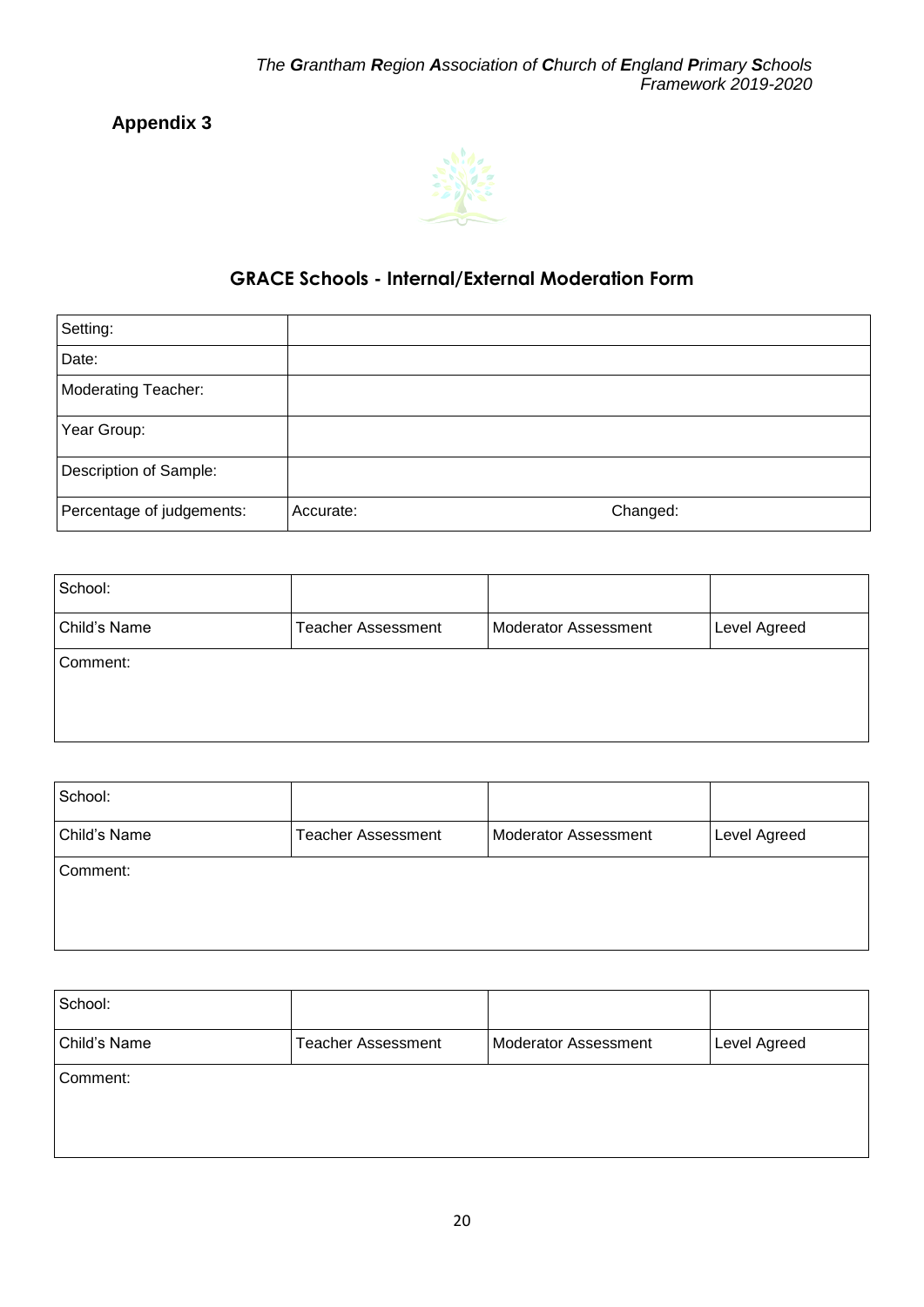#### *The Grantham Region Association of Church of England Primary Schools Framework 2019-2020*

| School:      |                           |                      |              |
|--------------|---------------------------|----------------------|--------------|
| Child's Name | <b>Teacher Assessment</b> | Moderator Assessment | Level Agreed |
| Comment:     |                           |                      |              |
|              |                           |                      |              |
|              |                           |                      |              |

| School:      |                           |                      |              |
|--------------|---------------------------|----------------------|--------------|
| Child's Name | <b>Teacher Assessment</b> | Moderator Assessment | Level Agreed |
| Comment:     |                           |                      |              |
|              |                           |                      |              |
|              |                           |                      |              |

| School:      |                           |                      |              |
|--------------|---------------------------|----------------------|--------------|
| Child's Name | <b>Teacher Assessment</b> | Moderator Assessment | Level Agreed |
| Comment:     |                           |                      |              |
|              |                           |                      |              |
|              |                           |                      |              |

| School:      |                           |                      |              |
|--------------|---------------------------|----------------------|--------------|
| Child's Name | <b>Teacher Assessment</b> | Moderator Assessment | Level Agreed |
| Comment:     |                           |                      |              |

|  | Teacher signature: |  | Date: |
|--|--------------------|--|-------|
|--|--------------------|--|-------|

Moderating Teacher's signature: \_\_\_\_\_\_\_\_\_\_\_\_\_\_\_\_\_\_\_\_\_\_\_\_\_\_

Position:\_\_\_\_\_\_\_\_\_\_\_\_\_\_\_\_\_\_\_\_\_\_\_\_\_\_\_\_\_\_\_\_\_\_\_\_\_\_\_\_\_\_\_\_\_\_\_\_\_\_

School:\_\_\_\_\_\_\_\_\_\_\_\_\_\_\_\_\_\_\_\_\_\_\_\_\_\_\_\_\_\_\_\_\_\_\_\_\_\_\_\_\_\_\_\_\_\_\_\_\_\_\_\_\_\_\_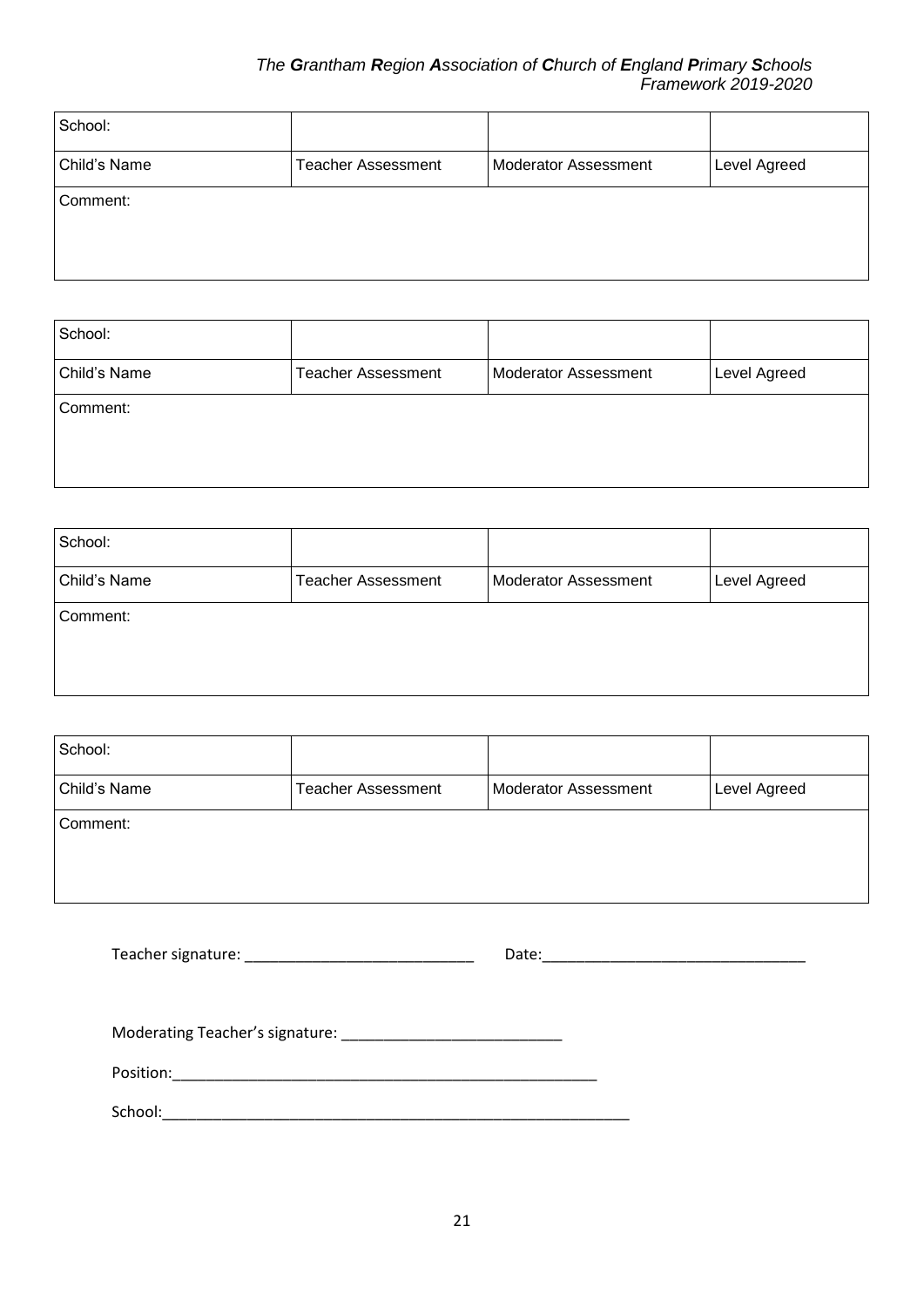# **Directory of Subject Specialists**

## <span id="page-21-1"></span><span id="page-21-0"></span>**Art**

| <b>School</b>     | <b>Forename</b> | <b>Surname</b>  |
|-------------------|-----------------|-----------------|
| Barrowby          | Sarah           | <b>Banfield</b> |
| <b>GHF</b>        | Kirsty          | Dowsett         |
| Harlaxton         | Sheri           | Edwards         |
| Long Bennington   | Christine       | MacDonald       |
| Marston & Thorold | Jo              | Cox             |
| Ropsley           | Ann             | Cook            |
| St Sebastian's    | Jacqui          | Fulcher         |

#### **Assessment**

| <b>School</b>   | <b>Surname</b> | <b>Forename</b> |
|-----------------|----------------|-----------------|
| Barrowby        | Batey          | Len             |
| <b>GHF</b>      | Davidson       | Rachel          |
| <b>GHF</b>      | Stylianides    | Claire          |
| Long Bennington |                |                 |
| Ropsley         | Cook           | Ann             |
| St Sebastian's  | Waddell        | Michelle        |

# **Computing**

| <b>School</b>       | <b>Forename</b> | <b>Surname</b>     |
|---------------------|-----------------|--------------------|
| Barrowby            | Laura-Jo        | Webster            |
| <b>GHF</b>          | Rachel          | Davidson           |
| <b>Great Ponton</b> | Keith           | Leader             |
| Harlaxton           | Lisa            | Ironmonger         |
| Long Bennington     | Lynn            | <b>Butterfield</b> |
| Marston & Thorold   | Jo              | Cox                |
| Ropsley             | Ann             | Cook               |

# **Design & Technology**

| <b>School</b>     | <b>Forename</b> | <b>Surname</b> |
|-------------------|-----------------|----------------|
| Barrowby          | James           | Liversidge     |
| Denton            | Claire          | Finder         |
| Marston & Thorold | Jo.             | Cox            |
| Ropsley           | Rebecca         | Spencer        |
| St Sebastian's    | Jacqui          | St Sebastian's |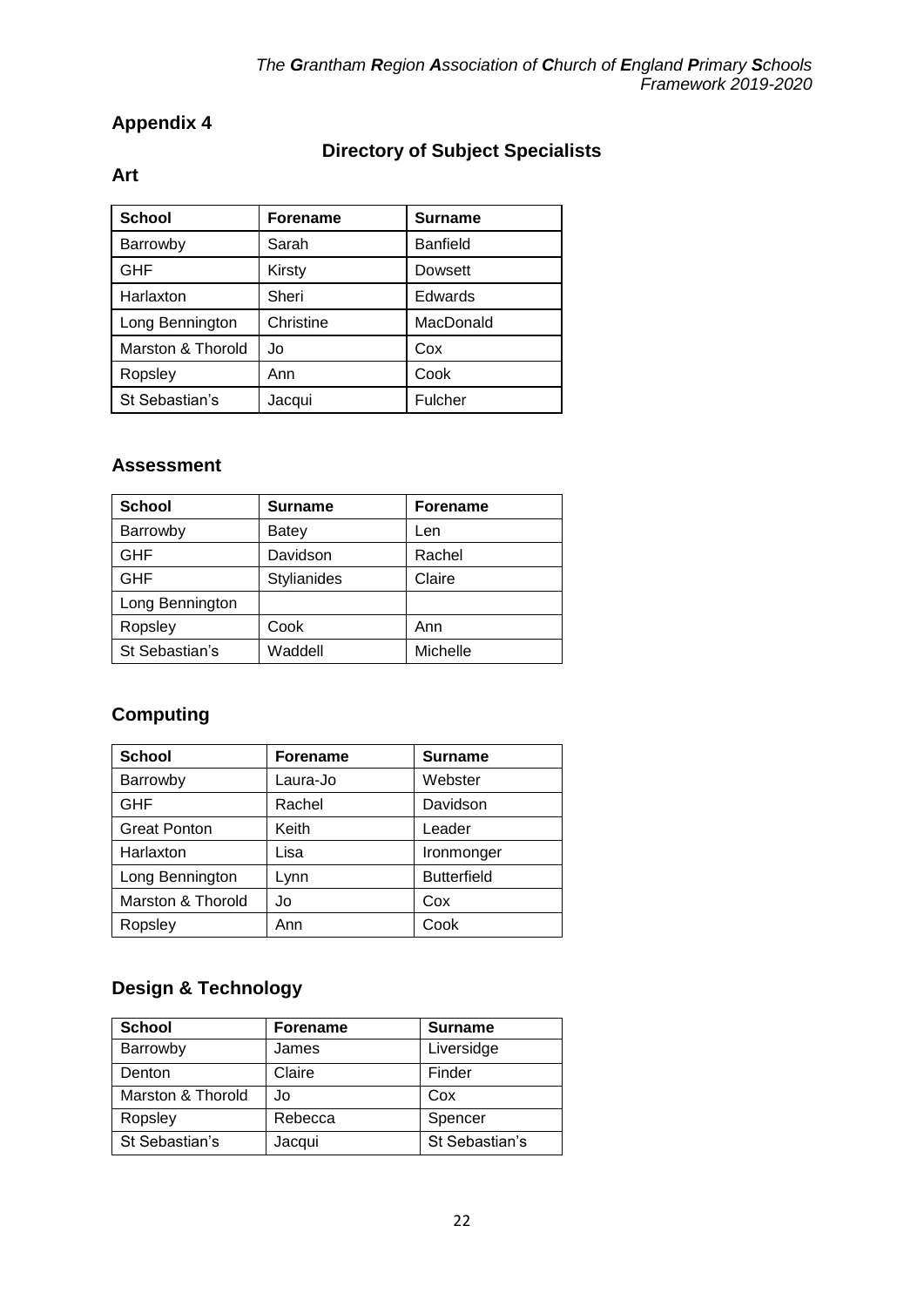# **English**

| <b>School</b>       | <b>Forename</b> | <b>Surname</b> |
|---------------------|-----------------|----------------|
| Barrowby            | Louise          | Sugden         |
| Denton              | Claire          | Finder         |
| <b>Great Ponton</b> | Amanda          | McDonnell      |
| <b>GHF</b>          | Wendy           | Daley          |
| Harlaxton           | Victoria        | <b>Buckley</b> |
| Harlaxton           | Emily           | Holden         |
| Long Bennington     | Jim             | Haigh          |
| Long Bennington     | Susie           | Jones          |
| Marston & Thorold   | Angie           | Chadwick       |
| Ropsley             | Hattie          | Hubbard        |
| St Sebastian's      | Amy             | Critchley      |

# **EVC**

| <b>School</b>   | <b>Forename</b> | <b>Surname</b> |
|-----------------|-----------------|----------------|
| Barrowby        | Laura-Jo        | Webster        |
| <b>GHF</b>      | Sarah           | Garland        |
| Long Bennington | Jim             | Haigh          |
| Ropsley         | Hattie          | Hubbard        |
| St Sebastian's  | Amy             | Parnham        |

## **EYFS**

| <b>School</b>     | <b>Forename</b> | <b>Surname</b> |
|-------------------|-----------------|----------------|
| Barrowby          | Natasha         | Selby          |
| <b>GHF</b>        | Sarah           | Geraghty       |
| Harlaxton         | Kirsty          | Payne          |
| Long Bennington   | Susie           | Jones          |
| Marston & Thorold | Jo              | Cox            |
| Ropsley           | Sarah           | Hickey         |
| St Sebastian's    | Louise          | Moxham         |

# **History**

| <b>School</b>     | <b>Forename</b> | <b>Surname</b> |
|-------------------|-----------------|----------------|
| Barrowby          | James           | Liversidge     |
| <b>GHF</b>        | Peggy           | <b>Hills</b>   |
| <b>GHF</b>        | Alex            | Tosh           |
| Harlaxton         | Rachel          | Harper         |
| Long Bennington   | Rachel          | Mills          |
| Marston & Thorold | Jacqui          | Fulcher        |
| Ropsley           | Jane            | Wynne          |
| St Sebastian's    | Gabrielle       | Prior          |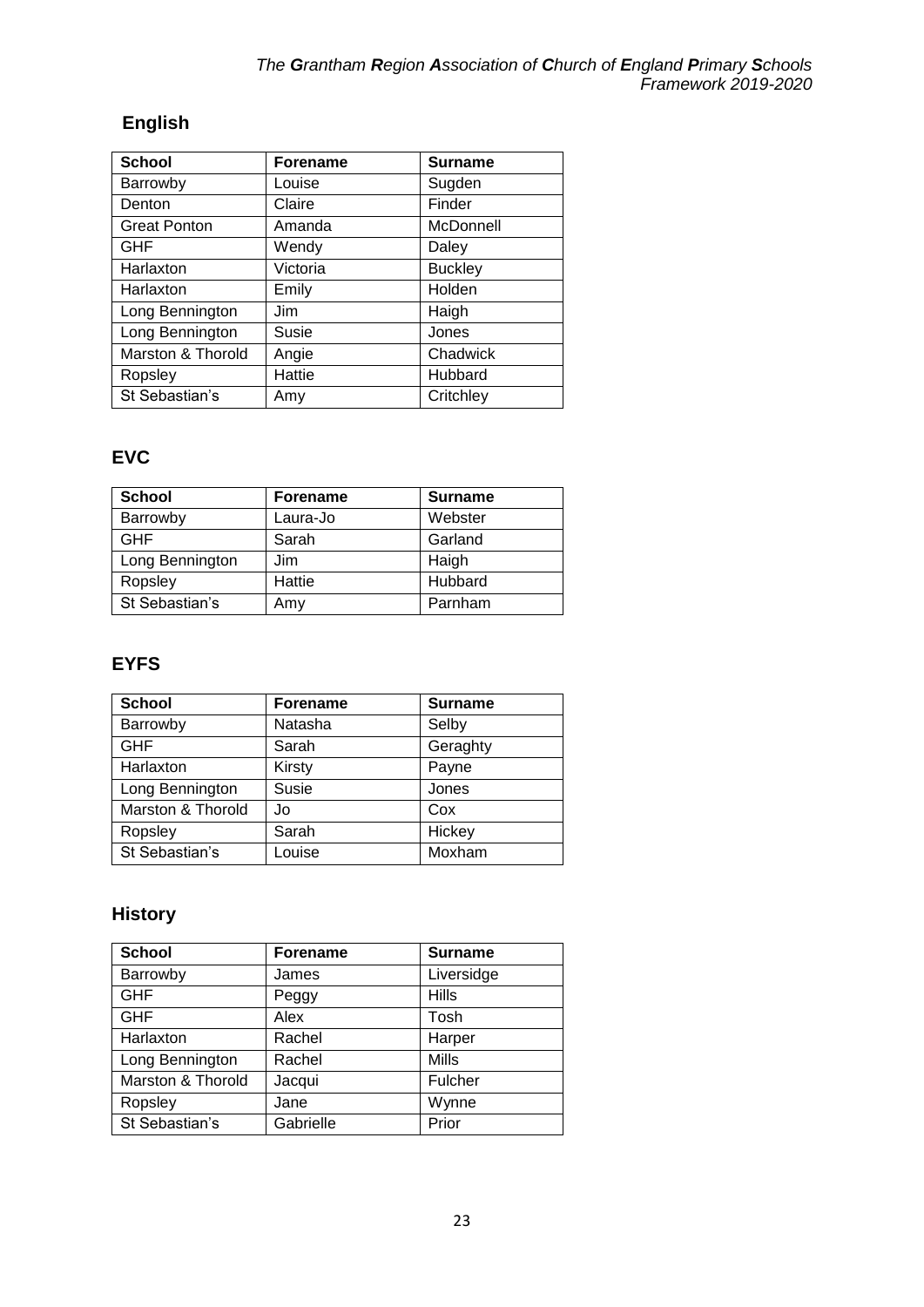# **Geography**

| <b>School</b>     | <b>Forename</b> | <b>Surname</b> |
|-------------------|-----------------|----------------|
| Barrowby          | Tabitha         | Swatton        |
| <b>GHF</b>        | Peggy           | <b>Hills</b>   |
| <b>GHF</b>        | Alex            | Tosh           |
| Harlaxton         | Rachel          | Harper         |
| Long Bennington   | Jim             | Haigh          |
| Marston & Thorold | Jacqui          | Fulcher        |
| Ropsley           | Jane            | Wynne          |
| St Sebastian's    | Gabrielle       | Prior          |

#### **Mathematics**

| <b>School</b>       | <b>Forename</b> | <b>Surname</b> |
|---------------------|-----------------|----------------|
| Barrowby            | Shelley         | Tinkley        |
| <b>GHF</b>          | Ann             | Cook           |
| <b>Great Ponton</b> | Keith           | Leader         |
| Harlaxton           | Anita           | Coupland       |
| Long Bennington     | Judith          | Crowson        |
| Marston & Thorold   | Angie           | Chadwick       |
| Ropsley             | Catherine       | Langley        |
| St Sebastian's      | Dale            | Palmer         |

#### **MFL**

| <b>School</b>       | <b>Forename</b> | <b>Surname</b> |
|---------------------|-----------------|----------------|
| Barrowby            | Laura-Jo        | Webster        |
| Denton              | Amanda          | Packwood       |
| <b>GHF</b>          | Jo              | Spendlove      |
| <b>Great Ponton</b> | Sarah           | <b>Bevin</b>   |
| Long Bennington     | Diana           | Flint          |
| Marston & Thorold   | lan             | Woolerton      |
| Ropsley             | Catherine       | Langley        |
| St Sebastian's      | Dale            | Palmer         |

#### **Music**

| <b>School</b>     | <b>Forename</b> | <b>Surname</b> |
|-------------------|-----------------|----------------|
| Barrowby          | Laura-Jo        | Webster        |
| <b>GHF</b>        | Kirsty          | Dowsett        |
| Harlaxton         | Kirsty          | Payne          |
| Long Bennington   | <b>Becky</b>    | King           |
| Long Bennington   | Rachel          | Evans          |
| Marston & Thorold | Cathy           | Liversidge     |
| Ropsley           | Sarah           | Hickey         |
| St Sebastian's    | Amy             | Critchley      |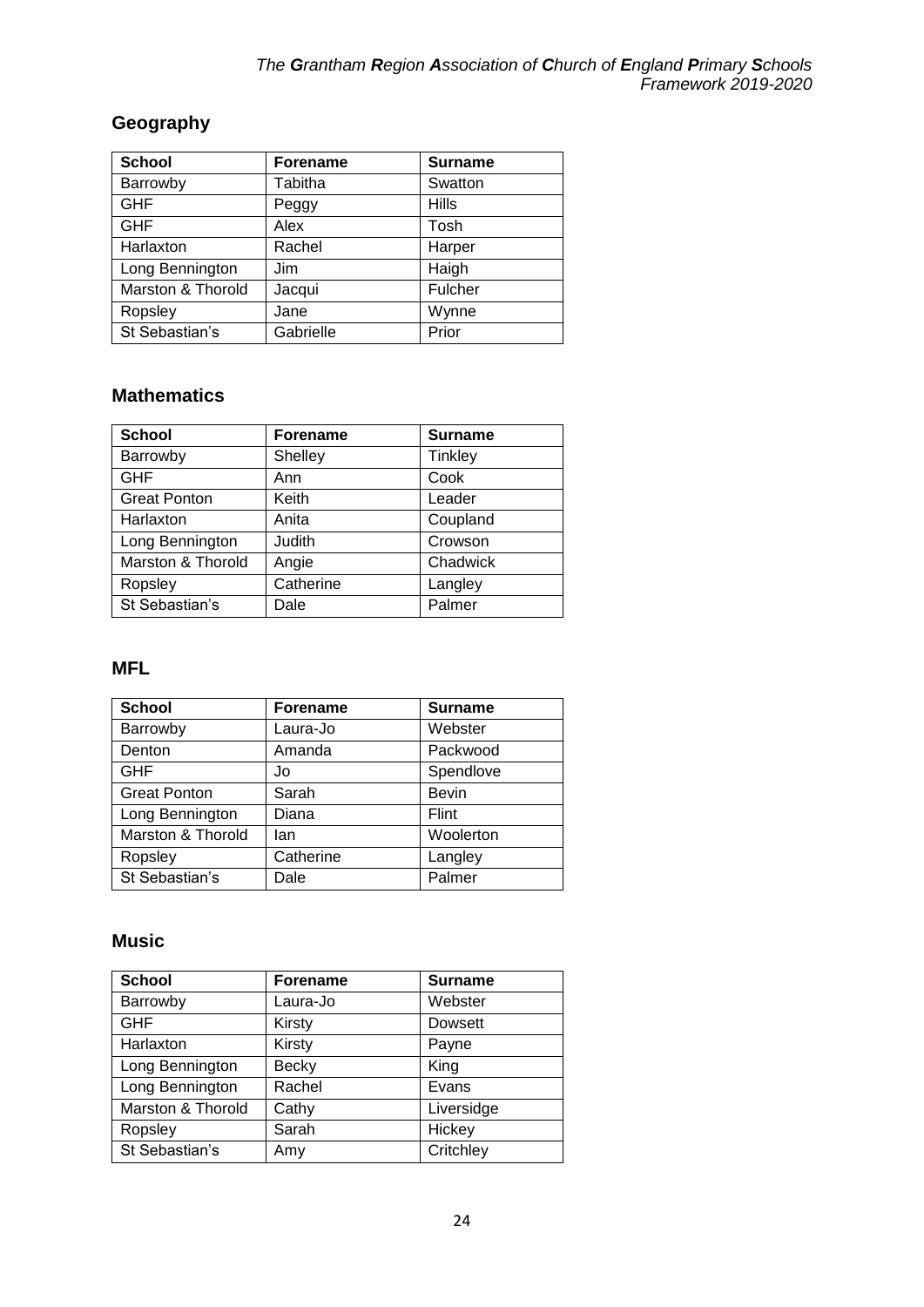# **PE**

| <b>School</b>       | <b>Forename</b> | <b>Surname</b>  |
|---------------------|-----------------|-----------------|
| Barrowby            | Sarah           | <b>Banfield</b> |
| Denton              | Sue             | Lee             |
| Harlaxton           | Ben             | Rowe            |
| <b>GHF</b>          | Jo              | Spendlove       |
| <b>Great Ponton</b> | Keith           | Leader          |
| Long Bennington     | Lucy            | <b>Bowden</b>   |
| Marston & Thorold   | Angie           | Chadwick        |
| Ropsley             | Hattie          | Hubbard         |
| Ropsley             | Rebecca         | Spencer         |
| St Sebastian's      | Louise          | Moxham          |

#### **PSCHE**

| <b>School</b>     | <b>Forename</b> | <b>Surname</b> |
|-------------------|-----------------|----------------|
| Barrowby          | Shelley         | Tinkley        |
| <b>GHF</b>        | Amy             | Shipman        |
| Harlaxton         | Karen           | Ambrose        |
| Long Bennington   | Rachel          | Newcombe       |
| Marston & Thorold | lan             | Woolerton      |
| Ropsley           | Ann             | Cook           |
| Ropsley           | Louise          | <b>North</b>   |
| St Sebastian's    | Louise          | Copson         |

# **Pupil Premium**

| <b>School</b>   | <b>Forename</b> | <b>Surname</b> |
|-----------------|-----------------|----------------|
| Barrowby        | Louise          | Sugden         |
| <b>GHF</b>      | Sarah           | Garland        |
| Long Bennington | Rachel          | Newcombe       |
| Ropsley         | Louise          | North          |
| St Sebastian's  | _ouise          | Moxham         |

## **RE**

| <b>School</b>       | <b>Forename</b> | <b>Surname</b> |
|---------------------|-----------------|----------------|
| Barrowby            | Natasha         | Selby          |
| Denton              | Rachel          | Harper         |
| <b>Great Ponton</b> | Jo              | Oliver         |
| <b>GHF</b>          | Lin             | Raistrick      |
| Harlaxton           | Karen           | Ambrose        |
| Long Bennington     | Liz             | Woodrow        |
| Marston & Thorold   | lan             | Woolerton      |
| Ropsley             | Jane            | Wynne          |
| St Sebastian's      | Helen           | Copson         |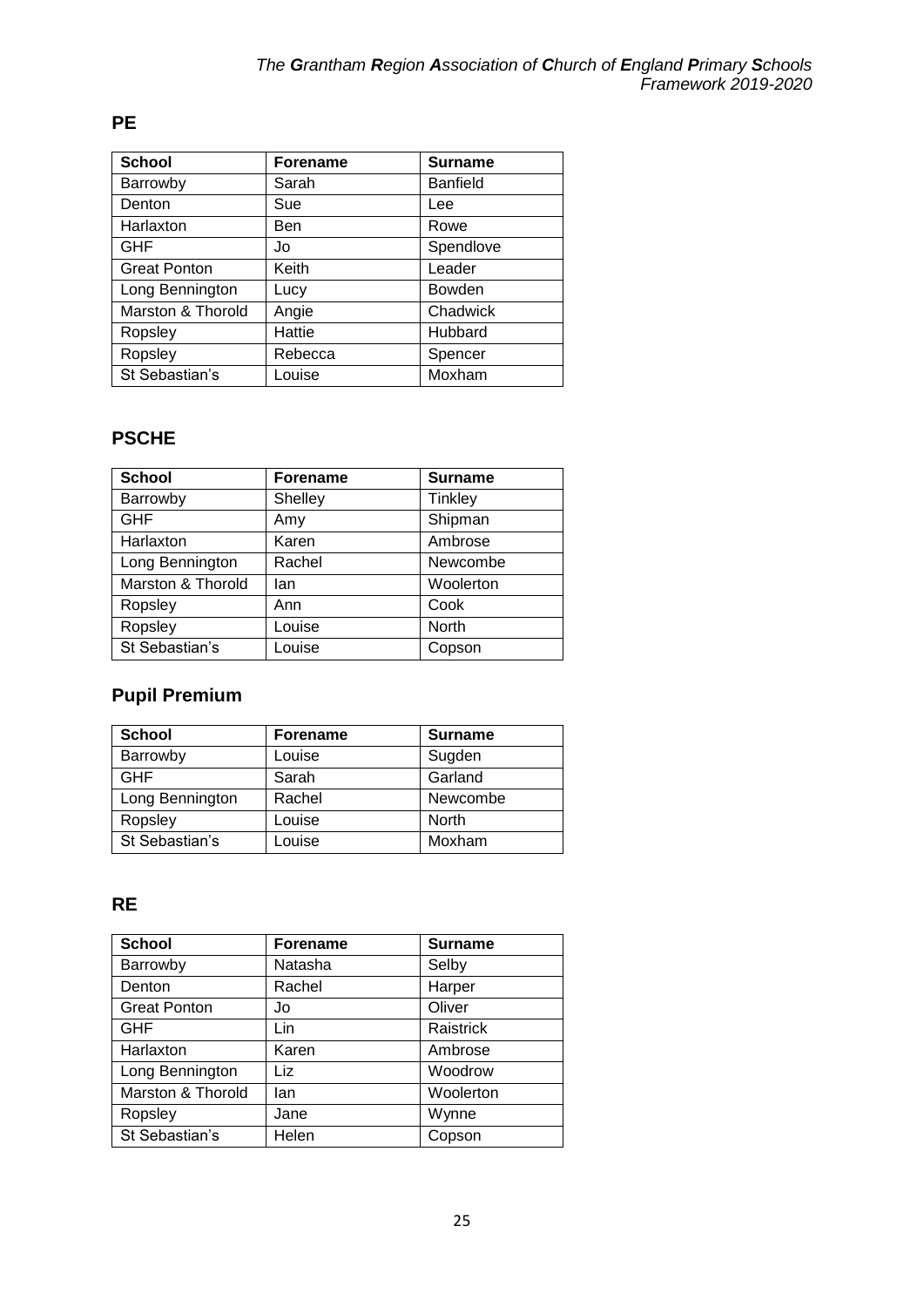## **Science**

| <b>School</b>       | <b>Forename</b> | <b>Surname</b> |
|---------------------|-----------------|----------------|
| Barrowby            | Shelley         | Tinkley        |
|                     | Tabitha         | Swatton        |
| Denton              | Claire          | Finder         |
| Denton              | Michelle        | Hailes         |
| <b>GHF</b>          | Rachel          | Davidson       |
| <b>Great Ponton</b> | Amanda          | McDonnell      |
| Long Bennington     | Jane            | White          |
| Marston & Thorold   | Cathy           | Liversidge     |
| Ropsley             | Jane            | Wynne          |
| St Sebastian's      | Michelle        | Waddell        |

## **SEND**

| <b>School</b>       | <b>Forename</b> | <b>Surname</b> |
|---------------------|-----------------|----------------|
| Barrowby            | India           | Lees           |
| Denton              | Rachel          | Harper         |
| <b>Great Ponton</b> | Jo              | Oliver         |
| <b>GHF</b>          | Sarah           | Geraghty       |
| Long Bennington     | Christine       | Macdonald      |
| Marston & Thorold   | Jacqui          | Fulcher        |
| Ropsley             | Gayle           | Ellis          |
| St Sebastian's      | Jacqui          | Fulcher        |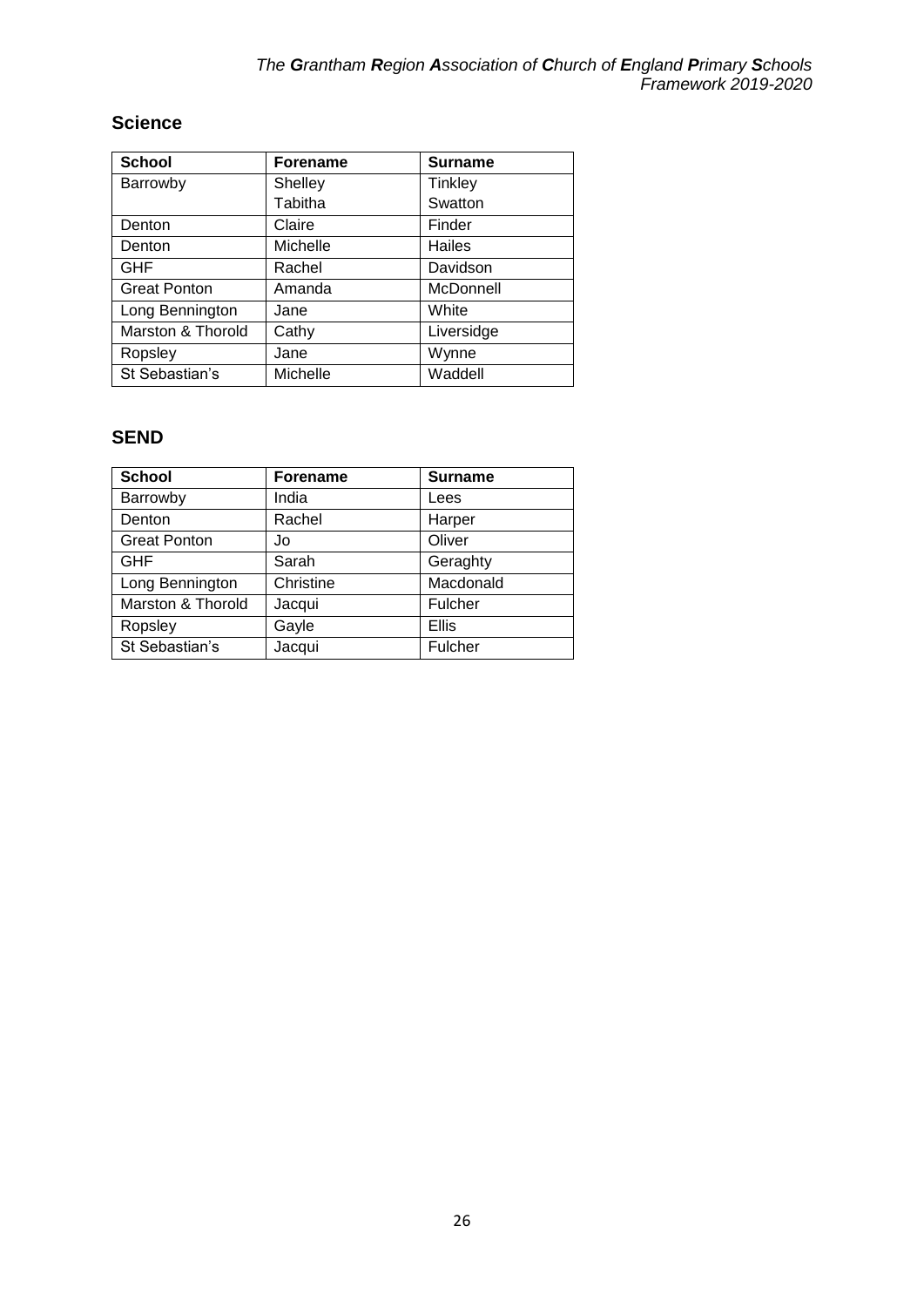

# **GRACE Schools - Governor Support**

<span id="page-26-1"></span><span id="page-26-0"></span>School…………………………Governor ……………………………………………

Date……………………………………………..

School Visited ……………………………………..

| <b>Focus for the Governor Support:</b>      |
|---------------------------------------------|
| Description and what was seen or collected: |
| <b>Areas of Strength:</b>                   |
| <b>Areas for Development:</b>               |
| <b>Recommendations:</b>                     |
| <b>Shared Resources:</b>                    |